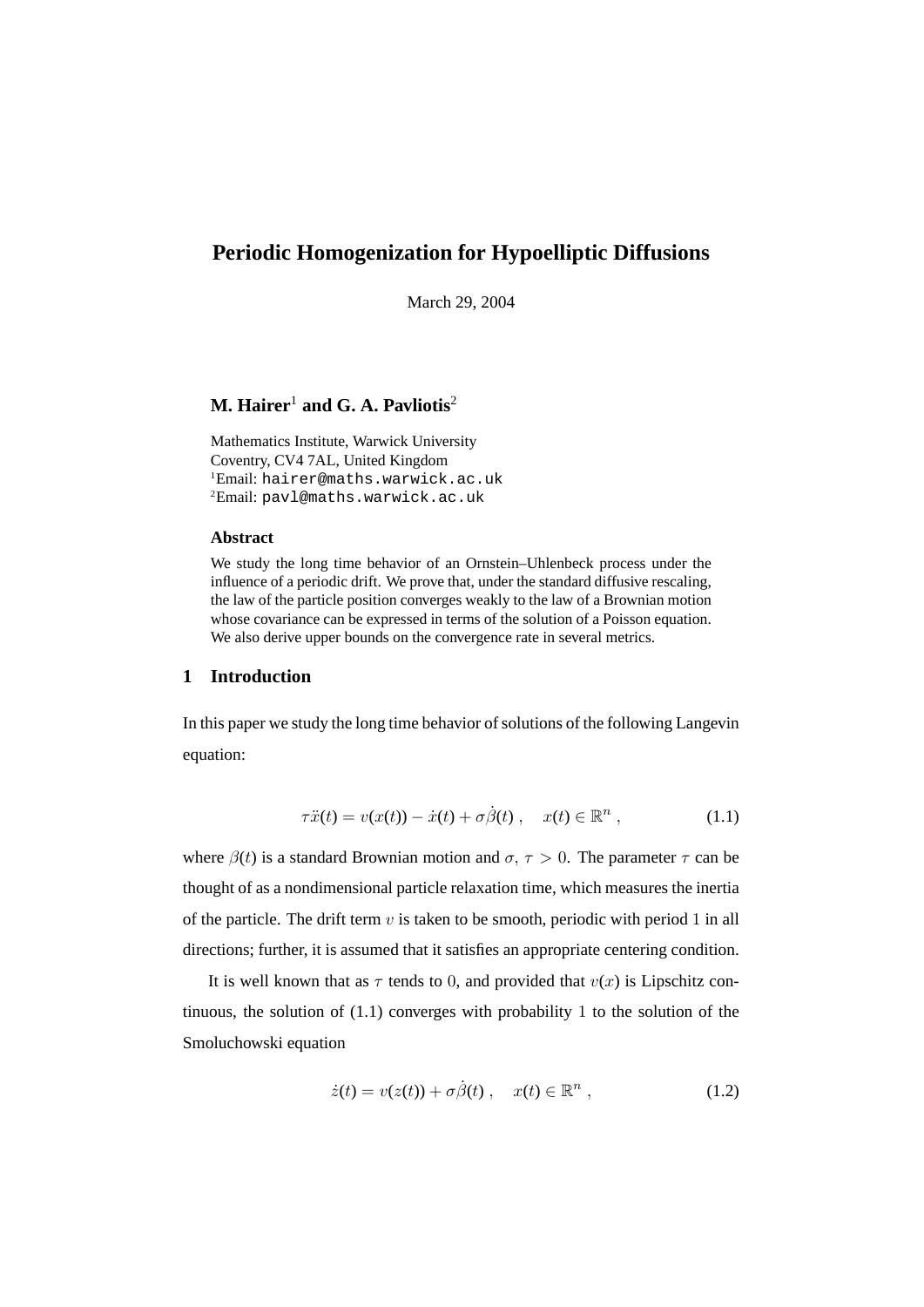uniformly over every finite time interval, see e.g. [Nel67, Ch 10]. The problem of homogenization for equation (1.2) has been studied extensively over the last three decades for periodic [BLP78, Bat85, Par99] as well as random [CX97, KO01, LOY98] drifts. For the case where  $v(z)$  is a smooth, periodic field which is centered with respect to the invariant measure of the process, it is not hard to prove [BLP78, Ch 3] that the rescaled process  $\epsilon z(t/\epsilon^2)$  converges, as  $\epsilon$  tends to 0, to a Brownian motion with a positive definite covariance matrix  $K$ . The proof of this functional central limit theorem is based on the proof of a spectral gap for the generator of the process  $z(t)$ .

The long time behavior of particles with non–negligible inertia, whose evolution is governed by equation (1.1) has been investigated by Freidlin and coworkers in a series of papers [FW98, Fre01, FW01, FW99]. Among other things, Hamiltonian systems under weak deterministic and random perturbations were studied in these papers:

$$
\tau \ddot{x} = -\nabla V(x) + \varepsilon (-\kappa \dot{x} + \gamma) + \sqrt{\varepsilon} \sigma \dot{\beta}, \qquad (1.3)
$$

with  $\kappa, \gamma \in \mathbb{R}$ . It was shown that, under appropriate assumptions on the potential  $V(x)$ , the rescaled process  $\{x(t/\varepsilon), y(t/\varepsilon)\}\)$  converges weakly to a diffusion process on a graph corresponding to the Hamiltonian of the system  $H = \frac{1}{2}$  $\frac{1}{2}\tau \dot{x}^2 + V(x)$ .

On the other hand, the problem of homogenization for (1.1) has been investigated less. This is not surprising since the hypoellipticity of the generator of the process (1.1) renders the derivation of the necessary spectral gap estimates more difficult. Homogenization results for the solution  $x(t)$  of (1.1) have been obtained, to our knowledge, only for the case where the drift  $v(x)$  is the gradient of a potential. In this case the invariant measure of the process  $\{x(t), \dot{x}(t)\}\)$  is explicitly known and this fact simplifies considerably the analysis. This problem was analyzed for periodic [Rod89] as well as random potentials [PV85]. In both cases it was shown that the particle position converges, under the diffusive rescaling, to a Brownian motion with a positive covariance matrix  $K$ . The proofs of these homogenization theorems are based on the techniques developed for the study of central limit theorems for additive functionals of Markov processes [KV86], together with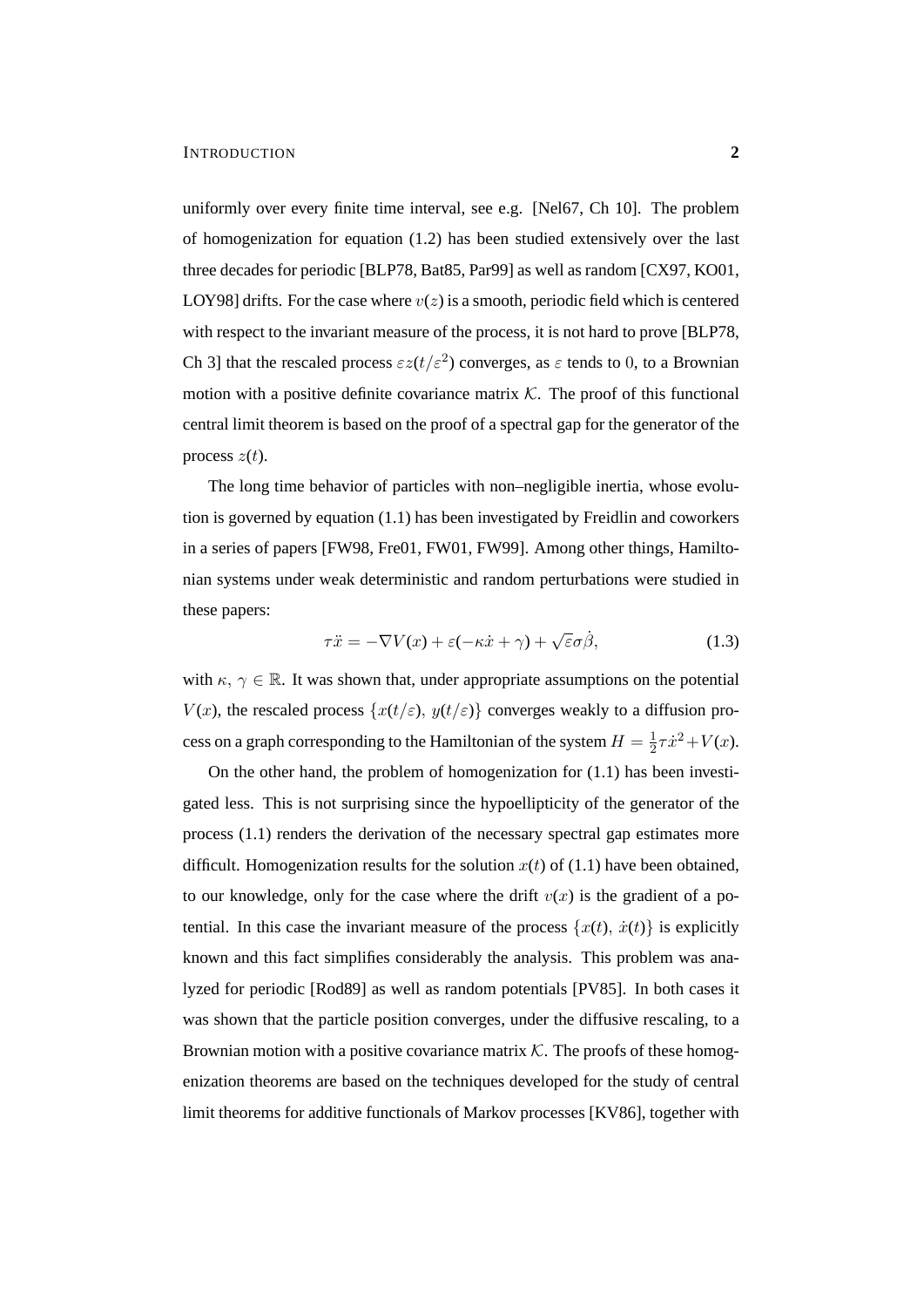a regularization procedure for appopriate degenerate Poisson equations. Related questions for subelliptic diffusions have also been investigated [Nor94, Nor97, BBJR95].

The purpose of this paper is to prove a central limit theorem for the solution of the Langevin equation (1.1) with a general periodic smooth drift  $v(x)$  and, further, to obtain bounds on the convergence rate. The proof of our homogenization theorem relies on the strong ergodic properties of hypoelliptic diffusions. The techniques developed in [EPR99, EH00] enable us to prove the existence of a unique, smooth invariant measure for (1.1) and to obtain precise estimates on the solution of the Poisson equation  $-\mathcal{L}f = g$ , where  $\mathcal L$  is the generator of the process (1.1) and the function  $g$  is smooth and centered with respect to the invariant measure. Based on these estimates it is rather straightforward to show that the rescaled particle position  $\epsilon x(t/\epsilon^2)$  convergences to a Brownian motion, using the techniques developed in [KV86]. Obtaining bounds on the rate of convergence requires more work. For this, we need to identify the limiting Brownian motion and to introduce an additional Poisson equation. Furthermore, we need to control the 1-Wasserstein distance between two probability measures by the distance between their characteristic functions. This is accomplished using ideas from [GTW95, TV99].

The sequel of this paper is organized as follows. In section 2 we introduce the notation that we will be using throughout the paper and we present our main result, Theorem 2.1. In section 3 we prove various estimates on the invariant measure of (1.1) and the solution of the cell problem, and we also derive estimates on moments of the particle velocity. The proof of Theorem 2.1 is presented in section 4. Finally, section 5 is reserved for a few concluding remarks.

#### **Acknowledgements**

We would like to thank Sigurd Assing, Xue-Mei Li, Neil O'Connell, Andrew Stuart, and Roger Tribe for useful discussions and comments. We are also grateful to the MRC at the University of Warwick for their warm hospitality. The research of MH is supported by the Fonds National Suisse.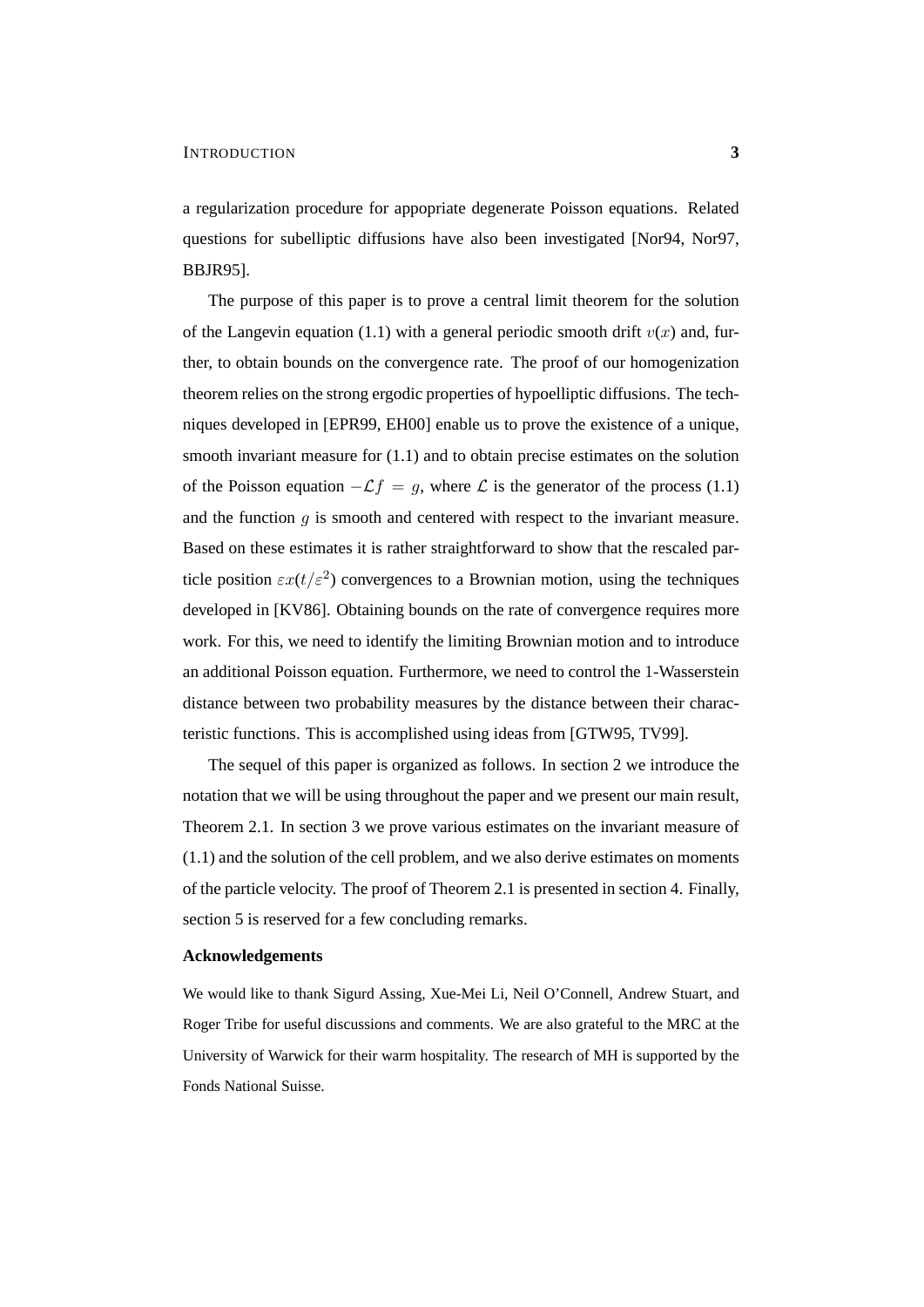### **2 Notation and Results**

Consider the following Langevin equation in  $\mathbb{R}^n$ :

$$
\tau \ddot{x}(t) = v(x(t)) - \dot{x}(t) + \sigma \dot{\beta}(t) , \qquad (2.1)
$$

with initial conditions  $x(0) = x$ ,  $\dot{x}(0) = (\sqrt{\tau})^{-1}y$ . We assume throughout this paper that  $v \in C^{\infty}(\mathbb{T}^n)$ . Introducing  $y(t) = \sqrt{\tau} \dot{x}(t)$ , we rewrite (2.1) as a first order stochastic differential equation:

$$
dx(t) = \frac{1}{\sqrt{\tau}} y(t) dt,
$$
  
\n
$$
dy(t) = \frac{1}{\sqrt{\tau}} v(x(t)) dt - \frac{1}{\tau} y(t) dt + \frac{\sigma}{\sqrt{\tau}} d\beta(t).
$$
\n(2.2)

We denote by L the generator of the process  $\{x(t), y(t)\}$ :

$$
\mathcal{L} = \frac{1}{\sqrt{\tau}} \left( y \cdot \nabla_x + v(x) \cdot \nabla_y \right) + \frac{1}{\tau} \left( -y \cdot \nabla_y + \frac{\sigma^2}{2} \Delta_y \right). \tag{2.3}
$$

By Theorem 3.1 below, the process  $\{x(t), y(t)\}\$  admits a unique, smooth invariant measure, denoted by  $\mu(dx, dy)$ .

Consider now the Poisson equation

$$
-\mathcal{L}\Phi = \frac{1}{\sqrt{\tau}}y\,. \tag{2.4}
$$

This equation is posed on  $\mathbb{T}^n \times \mathbb{R}^n$ . In accordance to the terminology of periodic homogenization, we will be referring to equation (2.4) as the *cell problem*, even though its solutions are periodic only with respect to  $x$ . This equation has a unique, smooth solution in the appropriate function space by Theorem 3.3 , provided that  $\int v(x) \mu(dx, dy) = 0$ . We define the symmetric, positive  $n \times n$  matrix K such that

$$
\mathcal{K}^2 = \frac{\sigma^2}{\tau} \int \nabla_y \Phi \otimes \nabla_y \Phi d\mu . \qquad (2.5)
$$

The main result of this paper is that the particle position, under the standard diffusive rescaling, converges weakly to a Brownian motion with covariance  $K^2$ . We furthermore give upper bounds on the rate of convergence in the following metrics.

Let  $\mathscr B$  denote a separable Banach space and  $\mathscr B^*$  be its dual space. Given two measures  $\mu_1$  and  $\mu_2$  on  $\mathscr{B}$ , we also denote by  $\mathscr{C}(\mu_1, \mu_2)$  the set of all measures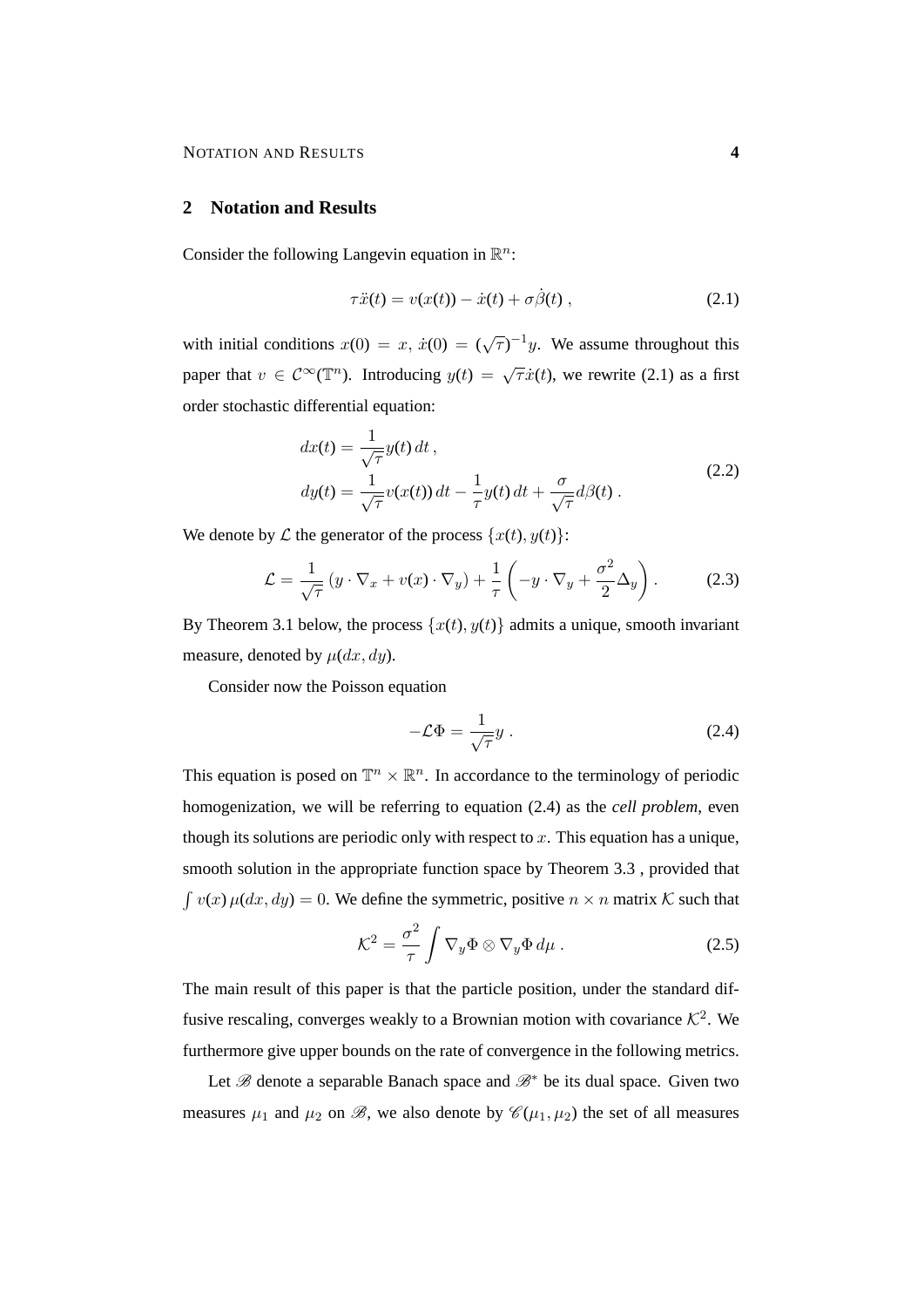on  $\mathcal{B}^2$  with marginals  $\mu_1$  and  $\mu_2$ . With these notations, we define the following metric on the space of probability measures on  $\mathscr{B}$  with finite *p*-moment:

$$
\|\mu_1 - \mu_2\|_p^p = \sup_{\ell \in \mathscr{B}^*} \inf_{\mu \in \mathscr{C}(\mu_1, \mu_2)} \int_{\mathscr{B}^2} \frac{|\ell(x) - \ell(y)|^p}{\|\ell\|^p} \, \mu(dx, dy) \,. \tag{2.6}
$$

This distance is close in spirit to the p-Wasserstein distance

$$
\|\mu_1 - \mu_2\|_{p,W}^p = \inf_{\mu \in \mathscr{C}(\mu_1,\mu_2)} \int_{\mathscr{B}^2} \|x - y\|^p \, \mu(dx, dy) \;,
$$

so we will refer to it as the weak p-Wasserstein distance. Note that the distance (2.6) gives a locally uniform bound on the distance between characteristic functions  $\chi_{\mu}(\ell) = \int e^{i\ell(x)} \mu(dx)$ :

$$
|\chi_{\mu_1}(\ell) - \chi_{\mu_2}(\ell)| \le ||\ell|| \, ||\mu_1 - \mu_2||_p \,. \tag{2.7}
$$

In particular one has  $||\mu_1 - \mu_2||_p = 0$  if and only if  $\mu_1 = \mu_2$ .

In order to simplify notations, we define the fast processes  $y_t^{\varepsilon} = y(\varepsilon^{-2}t)$  and  $x_t^{\varepsilon} = x(\varepsilon^{-2}t)$ . We will also from now on use the notation  $\mathscr{B} = \mathcal{C}([0,T], \mathbb{R}^n)$ , for a value  $T > 0$  that remains fixed throughout this paper. Moreover, we define by  $\pi_k : \mathscr{B} \to \mathcal{C}([0,T], \mathbb{R})$  the projection given by  $(\pi_k x)(t) = \langle k, x(t) \rangle$ . Given a measure  $\mu$  on a space M and a measurable function  $f : \mathcal{M} \to \mathcal{N}$ , we denote by  $f^*\mu$  the measure on N given by  $(f^*\mu)(A) = \mu(f^{-1}(A)).$ 

Now we are ready to state the homogenization theorem.

**Theorem 2.1** *Let*  $x(t)$  *be the solution of* (2.1)*, in which the velocity field*  $v \in$  $\mathcal{C}^{\infty}(\mathbb{T}^n)$  satisfies  $\int v(x) \mu(dx, dy) = 0$ . For  $T > 0$  fixed, denote by  $\mu_{\varepsilon}$  the measure *on*  $\mathscr B$  given by the law of the rescaled process  $\varepsilon x_t^\varepsilon$  and by  $\mu$  the law of a Brownian motion on  $\mathbb{R}^n$  with covariance  $\mathcal{K}^2$  as defined in (2.5). Then  $\mu_{\varepsilon}$  converges weakly *to* µ *and one has the following bounds on the convergence rate.*

• *For every*  $p \geq 1$  *and*  $\alpha \in (0, \frac{1}{2})$  $(\frac{1}{2})$ , there exists a constant C such that

$$
\|\mu_{\varepsilon} - \mu\|_{p} \le C\varepsilon^{\alpha} , \qquad (2.8)
$$

*for every*  $\varepsilon \in (0,1)$ *.*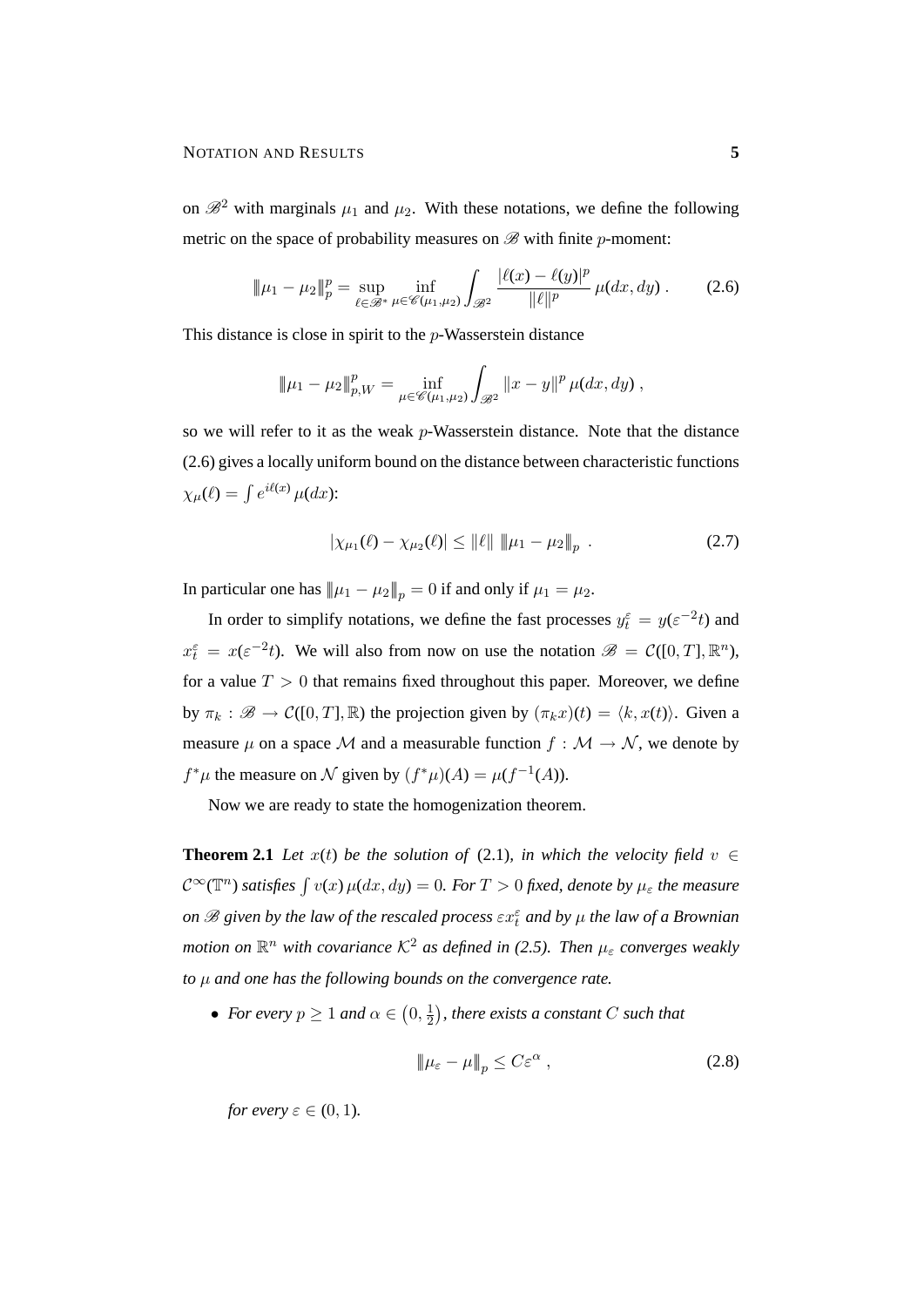• *For every*  $p \geq 1$  *and*  $\alpha \in (0, \frac{1}{2})$  $\frac{1}{2}$ ), there exists a constant C such that

$$
\|\pi_k^*\mu_{\varepsilon} - \pi_k^*\mu\|_{p,W} \le C\varepsilon^{\alpha} ,\qquad(2.9)
$$

*for every*  $k \in \mathbb{R}^n$  *with*  $||k|| \leq 1$  *and every*  $\varepsilon \in (0, 1)$ *.* 

• For every  $\beta < \frac{1}{20(n+3)^2}$ , there exists a constant C such that

$$
\|\mu_{\varepsilon} - \mu\|_{1,W} \le C\varepsilon^{\beta} ,\qquad(2.10)
$$

*for every*  $\varepsilon \in (0,1)$ *.* 

**Remark 2.2** The condition  $\int v(x) \mu(dx, dy) = 0$  ensures that there is no ballistic motion involved. In the general case, one can write  $\bar{v} = \int v(x) \mu(dx, dy)$  and define  $\epsilon x_t^{\epsilon} = \epsilon x(\epsilon^{-2}t) - \epsilon^{-1}\bar{v}t$ . Then, Theorem 2.1 holds for  $\epsilon x_t^{\epsilon}$ .

**Remark 2.3** If  $n = 1$ , the bound (2.9) is much stronger than the bounds (2.8) and (2.10). If  $n > 1$  however, this bound does not imply any form of convergence  $\mu_{\varepsilon} \Rightarrow \mu$ . It is indeed possible to construct two Gaussian stochastic processes  $x(t)$ and  $y(t)$  with values in  $\mathbb{R}^2$  such that the law of x differs from the law of y and such that, for every  $k \in \mathbb{R}^2$ , the law of  $\langle k, x \rangle$  is identical to the law of  $\langle k, y \rangle$ . As an example, choose three i.i.d. Gaussian centered random variables  $a_1, a_2, a_3$  and define

| $x_1(t_1) = a_1$ | $x_2(t_1) = a_2$ | $x_1(t_2) = a_3$ | $x_2(t_2) = a_1$   |
|------------------|------------------|------------------|--------------------|
| $y_1(t_1) = a_1$ | $y_2(t_1) = a_2$ | $y_1(t_2) = a_2$ | $y_2(t_2) = a_3$ . |

It is an easy exercise to check that these two processes possess the required properties.

**Remark 2.4** Convergence in the weak p-Wasserstein distance alone does *not* imply weak convergence, as the space of probability measures on  $\mathscr B$  is not complete under  $\|\cdot\|_p$ . This can be seen by taking  $\mathscr{B} = \ell^2$  and choosing for  $\mu_n$  the Gaussian measure with covariance

$$
Q_n = \text{diag}(1, \frac{1}{2}, \dots, \frac{1}{n}, 0, \dots).
$$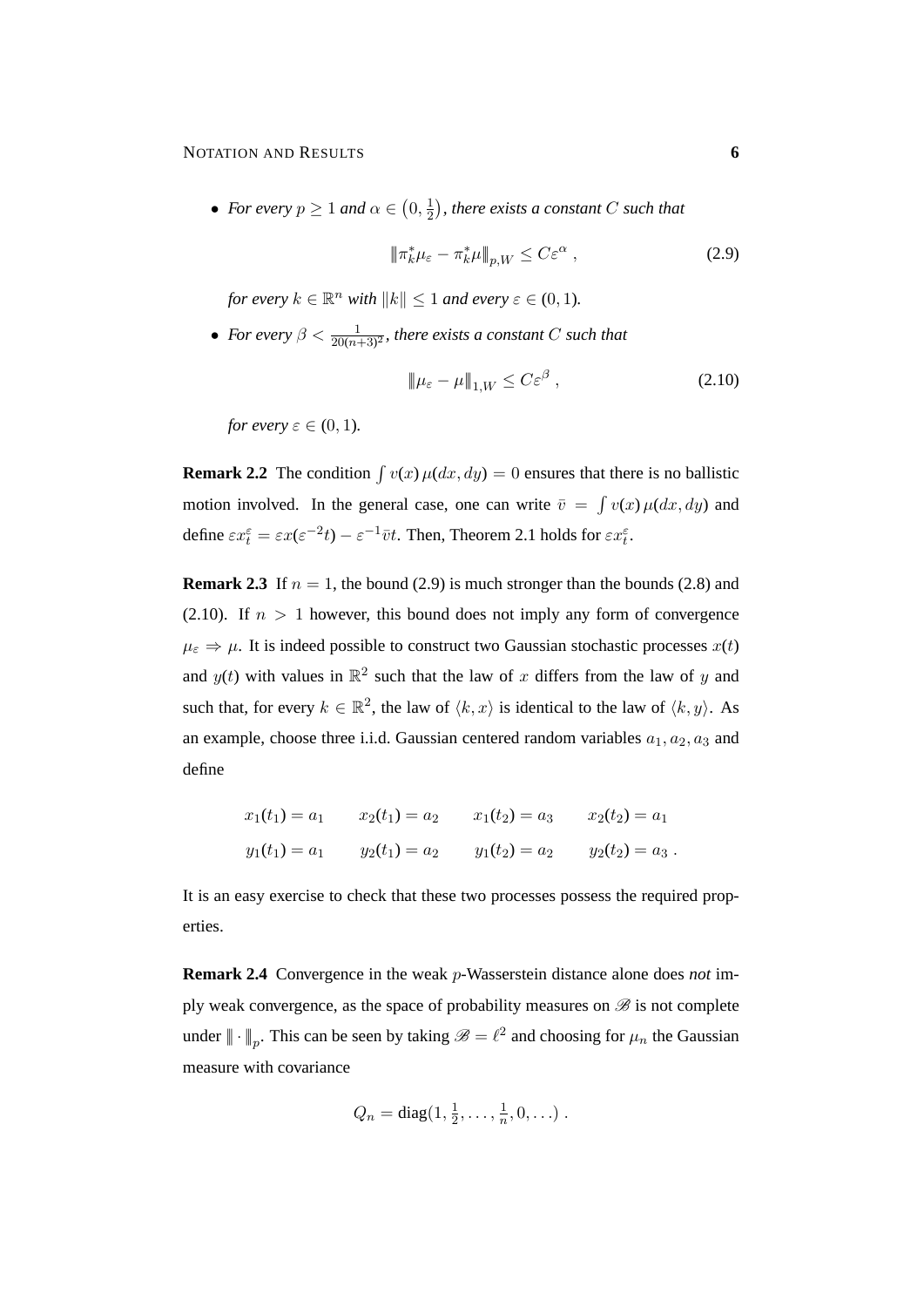It is straightforward to check that this forms a Cauchy sequence with respect to  $\|\cdot\|_p$ , but does not converge to any measure supported in  $\ell^2$ . (It does however converge weakly to a limiting measure in a weaker topology, and this is always the case.) In our situation, the additional control we have on the regularity of the processes involved allows to overcome this problem.

**Remark 2.5** The covariance, or *effective diffusivity*,  $K^2$  of the limiting Brownian motion depends on the  $\sigma$  and  $\tau$ . It is shown in [PS03] that as  $\tau$  tends to 0 the covariance  $K^2$  converges to the one obtained from the homogenization of equation 1.2. We refer to [PS03] for further properties of the effective diffusivity, together with numerical experiments for various fields  $v(x)$ .

**Remark 2.6** For simplicity, we choose the molecular diffusion  $\sigma$  to be a constant scalar. Taking for  $\sigma$  a positive definite matrix would only require a slight change in our notations. We could even allow  $\sigma$  to depend on x in a smooth way, as long as it remains strictly positive definite for all  $x \in \mathbb{T}^n$ . The results from [EPR99, EH00] then still apply and one can check that all the bounds obtained in section 3 still hold. Since the proof of Theorem 2.1 itself never uses the fact that  $\sigma$  is constant, all of our results immediately carry over to this case.

**Remark 2.7** For simplicity, we assumed the initial condition  $(x, y)$  to be deterministic. However, it is easy to check that all our arguments work for randomly distributed initial conditions provided that they are independent of the driving noise and that  $\mathbf{E} \exp \frac{1}{2} ||\sigma^{-1}y||^2 < \infty$ .

**Remark 2.8** One may wonder if it is possible to show convergence of  $\mu_{\varepsilon}$  to  $\mu$  in a stronger topology, like the one given by the total variation distance. Since the sample paths of the Brownian motion are almost surely not differentiable, whereas  $t \mapsto \varepsilon x_t^{\varepsilon}$  almost surely is, the measures  $\mu_{\varepsilon}$  and  $\mu$  are actually mutually singular for every  $\varepsilon > 0$ . Concerning the distributions for a fixed time t, one expects from a formal expansion that the density of the law of  $\varepsilon x_t^{\varepsilon}$  is given by  $\mu_{\varepsilon}^t(x) =$  $\mu^t(x)\rho(\varepsilon^{-1}x) + \mathcal{O}(\varepsilon)$ , where  $\rho$  is the periodic continuation of the density of the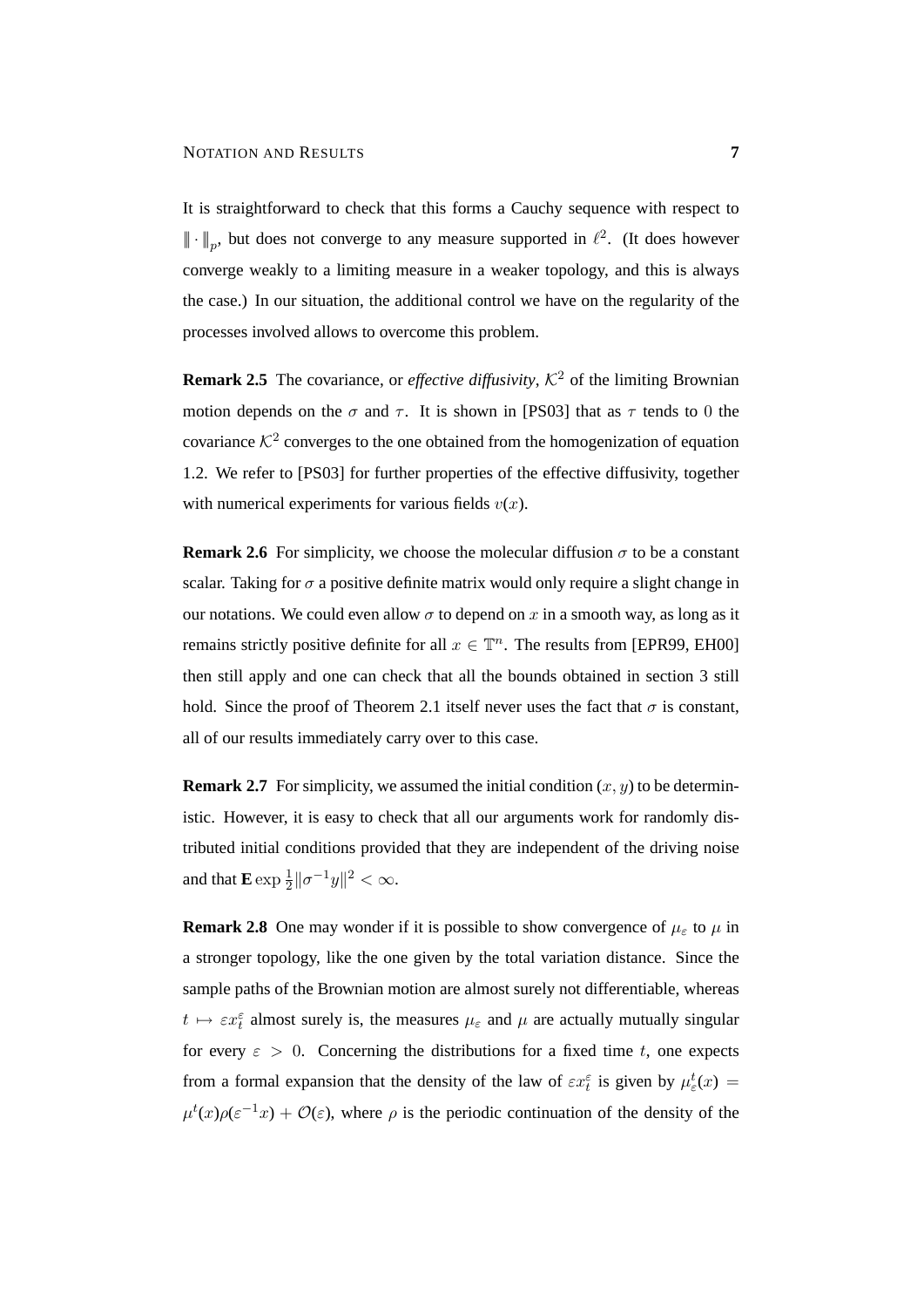marginal (on the first component) of the invariant measure for the diffusion (2.2). It is straightforward to check that, unless  $\rho$  is constant, the total variation distance (*i.e.* the L<sup>1</sup> distance between densities in this case) between  $\mu^t(x)\rho(\varepsilon^{-1}x)$  and  $\mu^t(x)$ does not converge to 0 as  $\varepsilon \to 0$ .

The proof of Theorem 2.1 will be presented in section 4.

#### **3 Preliminary Estimates**

In this section we collect various estimates which are necessary for the proof of the homogenization theorem. In section 3.1 we study the structure of the invariant measure  $\mu$  for (2.1). We show that it possesses a smooth density with respect to the Lebesgue measure and we derive sharp bounds for it. Further, we investigate the solvability of the Poisson equation

$$
-\mathcal{L}f = h,\tag{3.1}
$$

where h is a smooth function of x and y which is centered with respect to  $\mu$ . We prove that equation (3.1) has a smooth solution which is unique in the class of functions which do not grow too fast at infinity.

In section 3.2 we derive estimates on exponential moments of the particle velocity. Roughly speaking, these estimates imply that the particle velocity grows very slowly with time.

## **3.1 Bounds on the invariant measure and on the solution of the Poisson equation**

If  $v = 0$ , the invariant measure for (2.1) is given by  $\mu = e^{-\frac{||y||^2}{\sigma^2}} dx dy$ . This is "almost" true also in the case  $v \neq 0$ , as can be seen by the following result.

**Theorem 3.1** *Let*  $\mu$  *be the invariant measure for* (2.1) *and denote by*  $\rho(x, y)$  *its density with respect to the Lebesgue measure. Then, for every*  $\delta \in (0, 2\sigma^{-2})$  *one can write*

$$
\rho(x, y) = e^{-\frac{\delta}{2}||y||^2} g(x, y) , \qquad g \in \mathcal{S} ,
$$
\n(3.2)

*where* S *denotes the Schwartz space of smooth functions with fast decay.*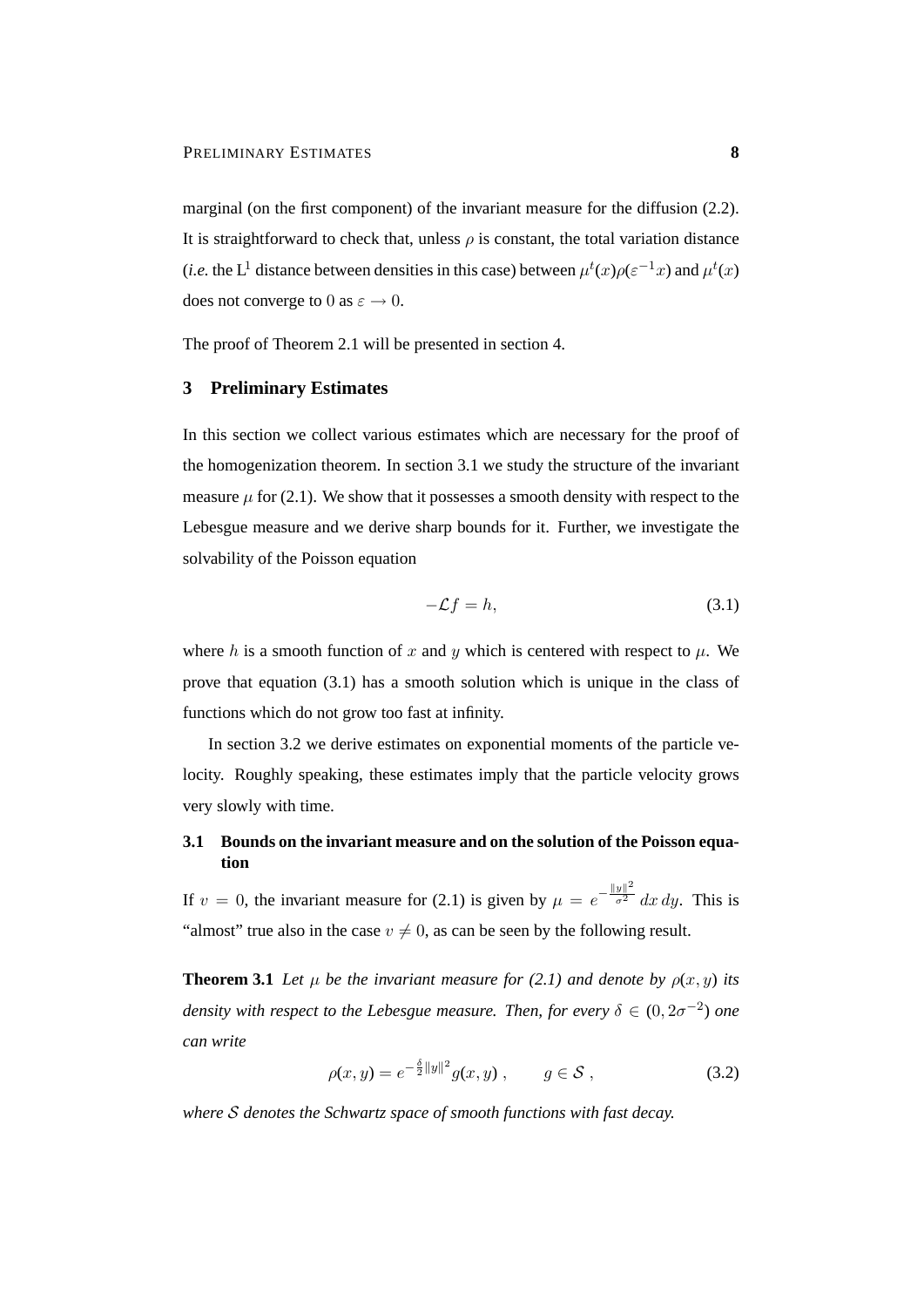*Proof.* The proof follows the lines of [EPR99, EH00]. Denote by  $\phi_t$  the (random) flow generated by the solutions to (2.1) and by  $P_t$  the semigroup defined on finite measures by

$$
(\mathcal{P}_t\mu)(A) = \mathbf{E}(\mu \circ \phi_t^{-1})(A) .
$$

Since  $\partial_t + \mathcal{L}$  is hypoelliptic,  $\mathcal{P}_t$  maps every measure into a measure with a smooth density with respect to the Lebesgue measure. It can therefore be restricted to a positivity preserving contraction semigroup on  $L^1(\mathbb{T}^n \times \mathbb{R}^n, dx\,dy)$ . The generator  $\tilde{\mathcal{L}}$  of  $\mathcal{P}_t$  is given by the formal adjoint of  $\mathcal{L}$  defined in (2.3).

We now define an operator K on  $L^2(\mathbb{T}^n \times \mathbb{R}^n, dx\,dy)$  by closing the operator defined on  $\mathcal{C}_0^{\infty}$  by

$$
K = -e^{\frac{\delta}{2}||y||^2} \tilde{\mathcal{L}}e^{-\frac{\delta}{2}||y||^2} \,. \tag{3.3}
$$

The operator  $K$  is then given by

$$
K = -\frac{\sigma^2}{2\tau} \Delta_y + \frac{\delta}{\tau} \left( 1 - \frac{\delta \sigma^2}{2} \right) ||y||^2 + \frac{1}{\tau} (\delta \sigma^2 - 1) \left( y \cdot \nabla_y + \frac{n}{2} \right) + \frac{1}{\sqrt{\tau}} (y \cdot \nabla_x + v(x) \cdot \nabla_y) - \frac{n}{2\tau}.
$$

Note at this point that  $\delta < 2\sigma^{-2}$  is required to make the coefficient of  $||y||^2$  in this expression strictly positive. This can be written in Hörmander's "sum of squares" form as

$$
K = \sum_{i=1}^{2n} X_i^* X_i + X_0 ,
$$

with

$$
X_i = \frac{\sigma}{\sqrt{2\tau}} \partial_{y_i}
$$
 if  $i = 1...n$ ,  
\n
$$
X_i = \sqrt{\frac{\delta}{\tau} \left(1 - \frac{\delta \sigma^2}{2}\right)} y_{i-n}
$$
 if  $i = (n + 1)...2n$ ,  
\n
$$
X_0 = \frac{1}{\tau} (\delta \sigma^2 - 1) \left(y \cdot \nabla_y + \frac{n}{2}\right) + \frac{1}{\sqrt{\tau}} \left(y \cdot \nabla_x + v(x) \cdot \nabla_y\right) - \frac{n}{2\tau}.
$$

Since v is  $C^{\infty}$  on the torus, it can be checked in a very straightforward way that the assumptions of [EH00, Thm. 5.5] are satisfied with  $\Lambda^2 = 1 - \Delta_x - \Delta_y + ||y||^2$ .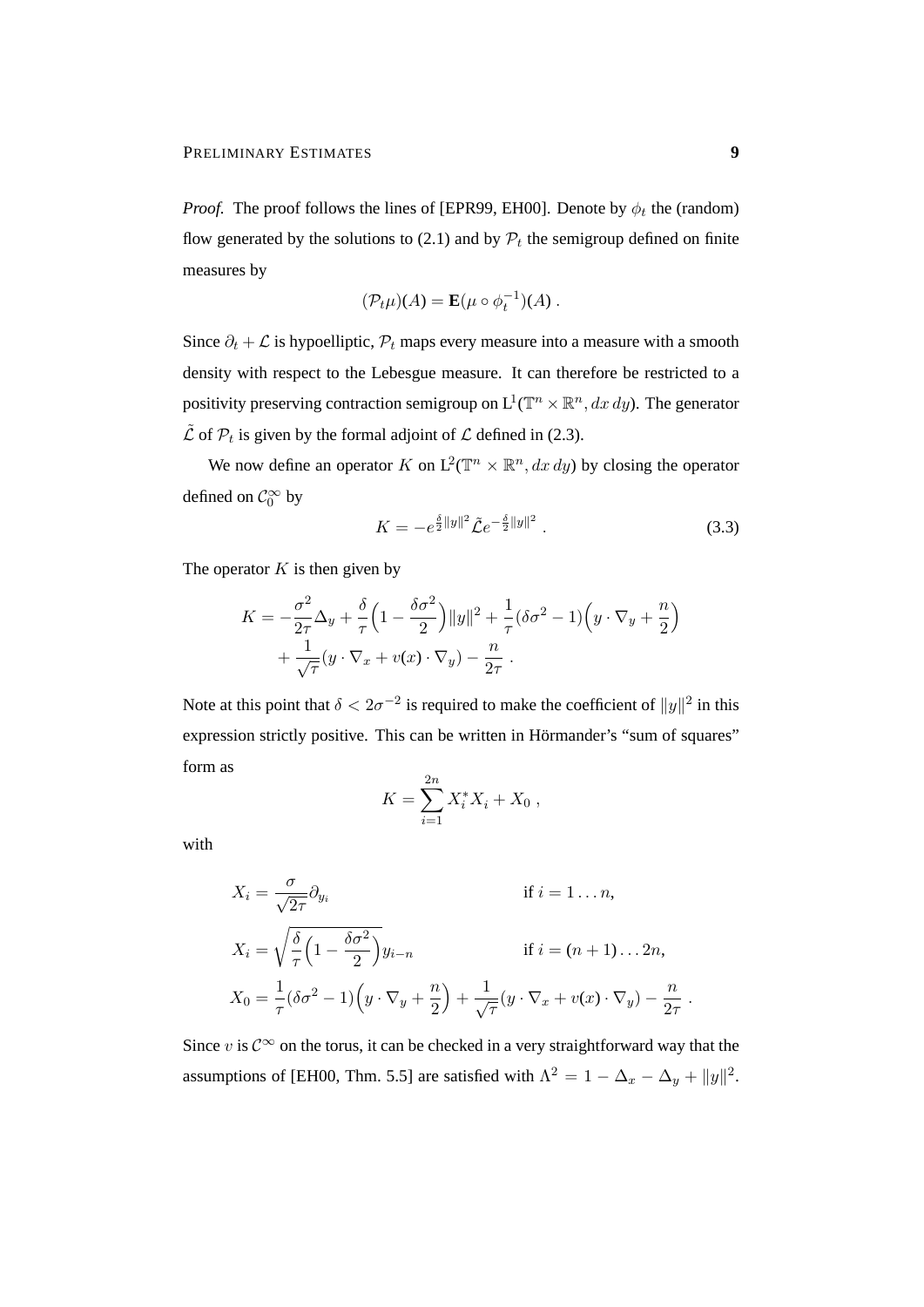Combining this with [EH00, Lem. 5.6], we see that there exists  $\alpha > 0$  such that, for every  $\gamma > 0$ , there exists a positive constant C such that

$$
\|\Lambda^{\alpha+\gamma}f\| \le C(\|\Lambda^{\gamma}Kf\| + \|\Lambda^{\gamma}f\|) ,\qquad(3.4)
$$

holds for every f in the Schwartz space. Looking at (3.4) with  $\gamma = 0$ , we see that K has compact resolvent. Since  $e^{-\frac{\delta}{2}||y||^2}$  is an eigenfunction with eigenvalue 0 for  $K^*$ , it follows that  $K$  has also an eigenfunction with eigenvalue 0, let us call it g. It follows from (3.4) and a simple approximation argument that  $\|\Lambda^{\gamma}g\| < \infty$ for every  $\gamma > 0$ , and therefore g belongs to the Schwartz space. Furthermore, an argument given for example in [EPR99, Prop 3.6] shows that g must be positive. Since one has furthermore

$$
\tilde{\mathcal{L}}e^{-\frac{\delta}{2}\|y\|^2}g=0,
$$

the function  $\rho$  given by (3.2) is the density of the invariant measure of (2.1). This concludes the proof of Theorem 3.1.  $\Box$ 

Before we give bounds on (2.4), we show the following little lemma.

**Lemma 3.2** *Let*  $\delta \in (0, 2\sigma^{-2})$  *and let* K *be as in* (3.3). Then, the kernel of K is *one-dimensional.*

*Proof.* Let  $\tilde{g} \in \text{ker } K$ . Then, by the same arguments as above,  $e^{-\frac{\delta}{2}||y||^2}\tilde{g}$  is the density of an invariant signed measure for  $\mathcal{P}_t$ . The ergodicity of  $\mathcal{P}_t$  immediately implies  $\tilde{q} \propto q$ .  $\Box$ 

Now we are ready to prove estimates on the solution of the Poisson equation (3.1).

**Theorem 3.3** Let  $h \in C^{\infty}(\mathbb{T}^n \times \mathbb{R}^n)$  with  $D^{\alpha}_{x,y}h \in L^2(\mathbb{T}^n \times \mathbb{R}^n; e^{-\varepsilon||y||^2}dxdy)$  for *every multiindex*  $\alpha$  *and every*  $\varepsilon > 0$ . Assume further that  $\int h(x, y) \mu(dx dy) = 0$ , *where* µ *is the invariant measure for (2.1). Then, there exists a function* f *such that (3.1) holds. Moreover, for every*  $\delta > 0$ *, the function f satisfies* 

$$
f(x,y) = e^{\frac{\delta}{2}||y||^2} \tilde{f}(x,y) , \qquad \tilde{f} \in \mathcal{S} . \tag{3.5}
$$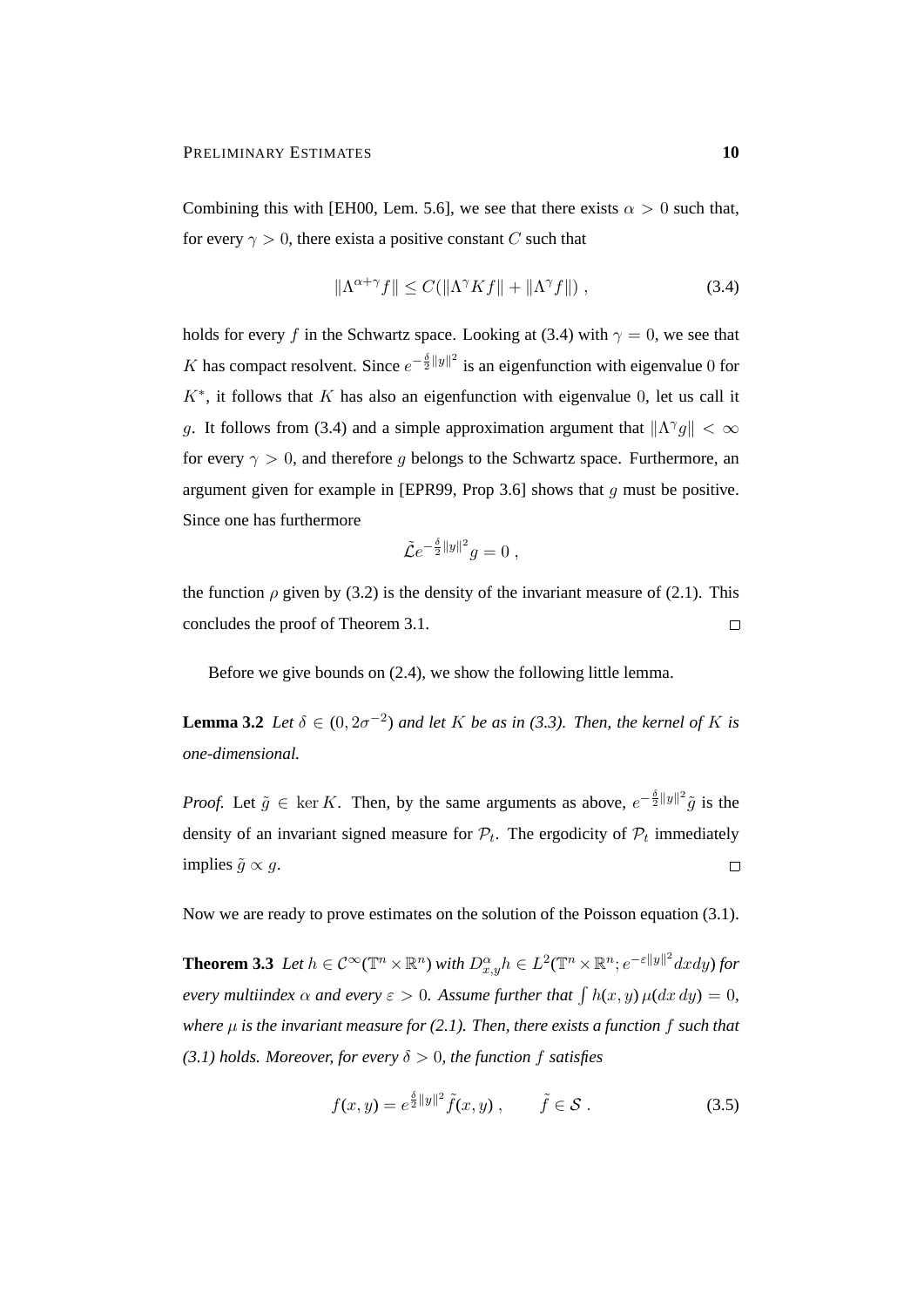*Furthermore, for every*  $\delta \in (0, 2\sigma^{-2})$ , *f is unique (up to an additive constant) in*  $L^2(\mathbb{T}^n \times \mathbb{R}^n, e^{-\delta ||y||^2}dxdy).$ 

*Proof.* By hypoellipticity, if there exists a distribution  $f$  such that (2.4) holds, then f is actually a  $\mathcal{C}^{\infty}$  function.

We start with the proof of existence. Fix  $\delta \in (0, 2\sigma^{-2})$ , consider the operator  $K^*$  which is the adjoint of the operator K defined in (3.3), and define the function

$$
u(x, y) = h(x, y) e^{-\frac{\delta}{2} ||y||^2}.
$$

It is clear that if there exists  $\tilde{f}$  such that  $K^*\tilde{f} = u$ , then  $f = e^{\frac{\delta}{2}||y||^2}\tilde{f}$  is a solution to (3.1). Consider the operator  $K*K$ . By the considerations in the proof of Theorem 3.1,  $K*K$  has compact resolvent. Furthermore, the kernel of  $K*K$  is equal to the kernel of K, which in turn by Lemma 3.2 is equal to the span of  $q$ . Define  $\mathcal{H} = \langle g \rangle^{\perp}$  and define M to be the restriction of  $K^*K$  to H. Since  $K^*K$  has compact resolvent, it has a spectral gap and so  $M$  is invertible. Furthermore, since  $\mathcal{L}y = \tau^{-1/2}v(x) - \tau^{-1}y$ , one checks easily that  $f \in \mathcal{H}$ , therefore  $\tilde{f} = KM^{-1}u$ solves  $K^* \tilde{f} = u$  and thus leads to a solution to (3.1).

Since  $K^*$  satisfies a similar bound to (3.4) and since  $\|\Lambda^\gamma u\| < \infty$  for every  $\gamma > 0$ , the bound (3.5) follows as in Theorem 3.1. The uniqueness of u in the class of functions under consideration follows immediately from Lemma 3.2.  $\Box$ 

**Remark 3.4** Note that the solution  $f$  of (3.1) is probably not unique if we allow for functions that grow faster than  $e^{\sigma^{-2}||y||^2}$ .

**Remark 3.5** The identity  $y\tilde{\mathcal{L}}\rho = 0$ , where  $\tilde{\mathcal{L}}$  is the formal adjoint of  $\mathcal{L}$ , immediately yields that  $\int y \mu(dx, dy) = \sqrt{\tau} \int v(x) \mu(dx, dy)$ . In particular, the assumption that the drift is centered implies that  $y$  is also centered. Moreover,  $y$  clearly satisfies the smoothness and fast decay assumptions of Theorem 3.3. Hence, the theorem applies to each component of equation (2.4) and we can conclude that there exists a unique smooth vector valued function  $\Phi$  which solves the cell problem and whose components satisfy estimate (3.5).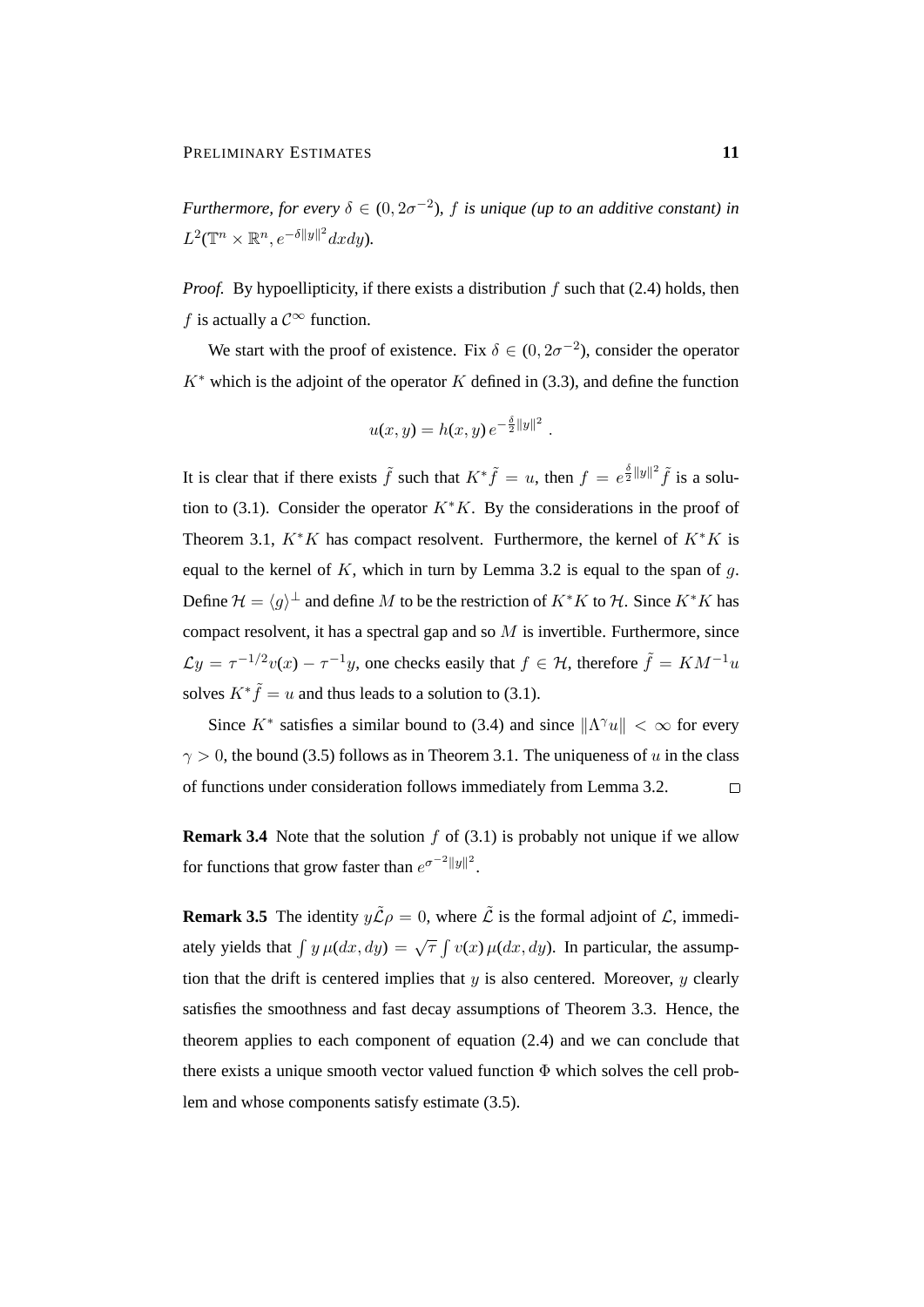#### **3.2 Estimates on the particle velocity**

One has the following bound

**Lemma 3.6** *There exists a constant*  $\gamma > 0$  *such that* 

$$
\mathbf{E} \exp\left(\frac{1}{2} ||\sigma^{-1} y(t)||^2\right) \le \exp\left(\frac{1}{2} ||\sigma^{-1} y||^2 + \gamma t\right),
$$
  

$$
\mathbf{E} \exp\left(\frac{1}{8\tau} \int_0^t ||\sigma^{-1} y(s)||^2 ds\right) \le \exp\left(\frac{1}{4} ||\sigma^{-1} y||^2 + \frac{\gamma}{2} t\right).
$$

*holds for any initial condition* y and every  $t > 0$ .

*Proof.* Itôs formula yields immediately the existence of a constant  $\gamma$  such that

$$
\frac{1}{2} ||\sigma^{-1} y(t)||^2 \le \frac{1}{2} ||\sigma^{-1} y||^2 + \gamma t \n- \frac{1}{2\tau} \int_0^t ||\sigma^{-1} y(s)||^2 ds + \frac{1}{\sqrt{\tau}} \int_0^t \langle \sigma^{-1} y(s), d\beta(s) \rangle .
$$

The first bound follows by exponentiating both sides and taking expectations. The second bound follows in a similar way after dividing both sides by 2.  $\Box$ 

This yields the following:

**Theorem 3.7** *Let*  $\psi$  :  $\mathbb{T}^n \times \mathbb{R}^n \to \mathbb{R}$  *be such that* 

$$
\sup_{x\in\mathbb{T}^n,y\in\mathbb{R}^n}\left|\psi(x,y)\exp\left(-\frac{1}{4}\|\sigma^{-1}y\|^2\right)\right|<\infty.
$$

*Then, there exist constants*  $C, \delta > 0$  *such that* 

$$
\mathbf{E}(\psi(x(t), y(t))) - \int_{\mathbb{T}^n \times \mathbb{R}^n} \psi(x, y) \,\mu(dx, dy) \le C \exp(\|\sigma^{-1}y\|^2 - \delta t) \,. \tag{3.6}
$$

*Proof.* From the smoothing properties of the transition semigroup associated to (2.2), combined with its controllability and the fact that  $||y||^2$  is a Lyapunov function, one gets the existence of constants  $C$  and  $\delta'$  such that

$$
\|\mathcal{P}_t(x,y;\cdot) - \mu\|_{\text{TV}} \leq C(1+\|y\|^2)e^{-\delta't}.
$$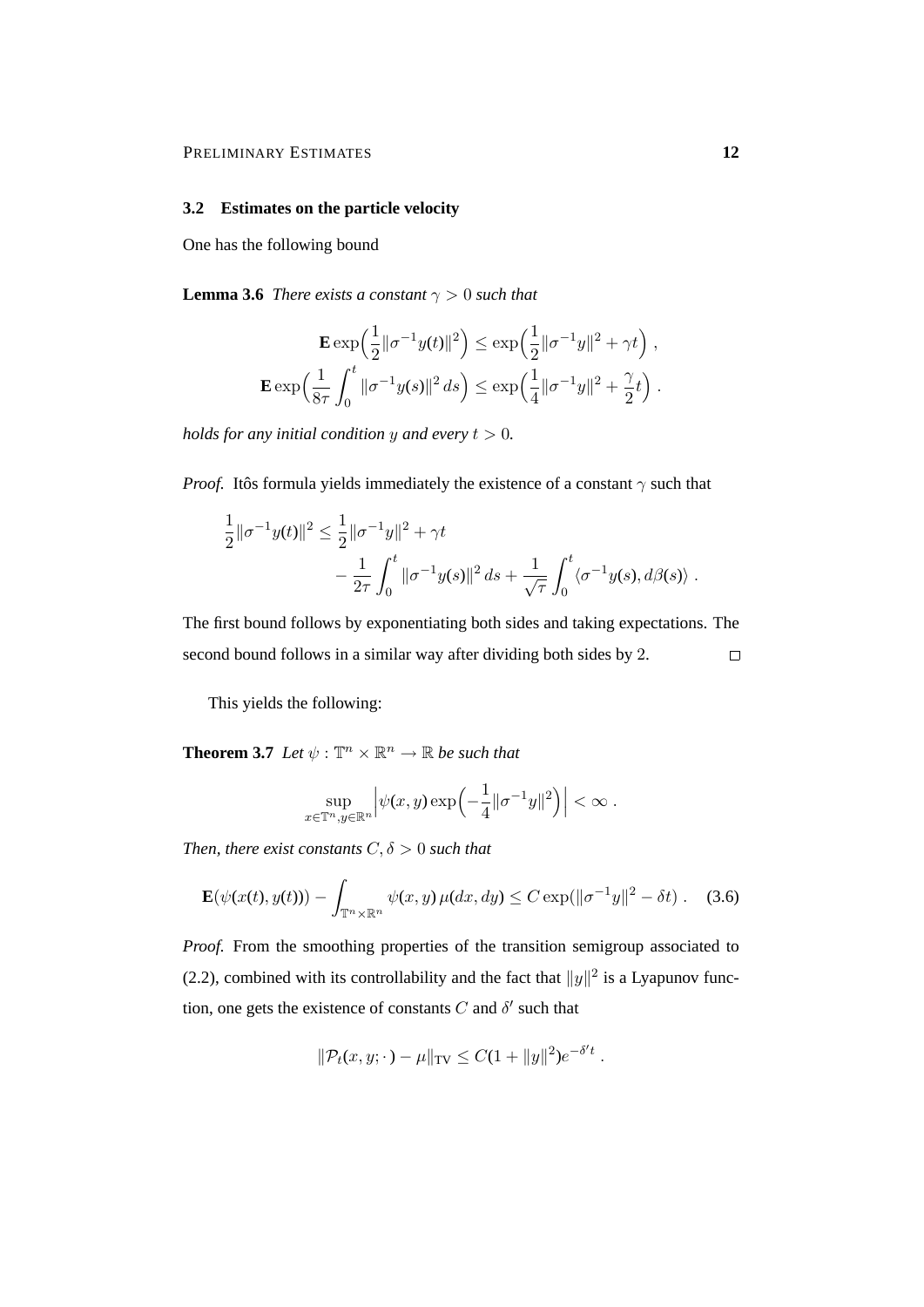(See *e.g.* [MT93] for further details.). Here  $\|\mu - \nu\|_{TV}$  denotes the total variation distance between the measures  $\mu$  and  $\nu$ . Cauchy-Schwarz furthermore yields the generic inequality

$$
\left| \int f d\mu - \int f d\nu \right| \le \sqrt{\|\mu - \nu\|_{\text{TV}}} \int f^2 (d\mu + d\nu) \tag{3.7}
$$

The bound (3.6) immediately follows by combining Lemma 3.6 with (3.7).  $\Box$ 

We also have a much stronger bound on the supremum in time of the solution:

**Lemma 3.8** *For every*  $\kappa > 0$  *and every*  $T > 0$ *, there exist constants*  $\delta, C > 0$  *such that*

$$
\mathbf{E} \sup_{t \in [0,T\varepsilon^{-2}]} \exp(\delta \|y(s)\|^2) \leq C \varepsilon^{-\kappa} e^{\delta \|y\|^2} ,
$$

*holds for every*  $\varepsilon \in [0, 1]$ *.* 

*Proof.* Let  $\tilde{y}$  be the Ornstein-Uhlenbeck process defined by

$$
\tilde{y}(t) = \frac{1}{\sqrt{\tau}} \int_0^t e^{-\frac{t-s}{\tau}} \sigma \, d\beta(s) \; .
$$

Then (see *e.g.* [Adl90]), there exists constants  $c_1$  and  $c_2$  such that

$$
\mathbf{P}\Big(\sup_{t\in[s,s+T]}\|\tilde{y}(t)\|>\lambda\Big)\leq c_1e^{-c_2\lambda^2}\;,
$$

for every  $s > 0$ . This immediately yields

$$
\mathbf{P}\Big(\sup_{t\in[0,T\varepsilon^{-2}]} \|\tilde{y}(t)\| > \lambda\Big) \leq c_1 \varepsilon^{-2} e^{-c_2\lambda^2} ,
$$

which in turn implies that there exist constants  $c_3$  and  $c_4$  such that

$$
\mathbf{E}\Big(\sup_{t\in[0,T\varepsilon^{-2}]} \exp(c_3\|\tilde{y}(t)\|^2)\Big)\leq c_4\varepsilon^{-2}\;.
$$

The claim follows immediately by choosing  $\delta = (c_3 \kappa)/2$  and by noticing that there exists a constant  $c_4$  such that  $||y(s)|| \le ||\tilde{y}(s)|| + ||y|| + c_4$  for all  $s > 0$  almost surely. $\Box$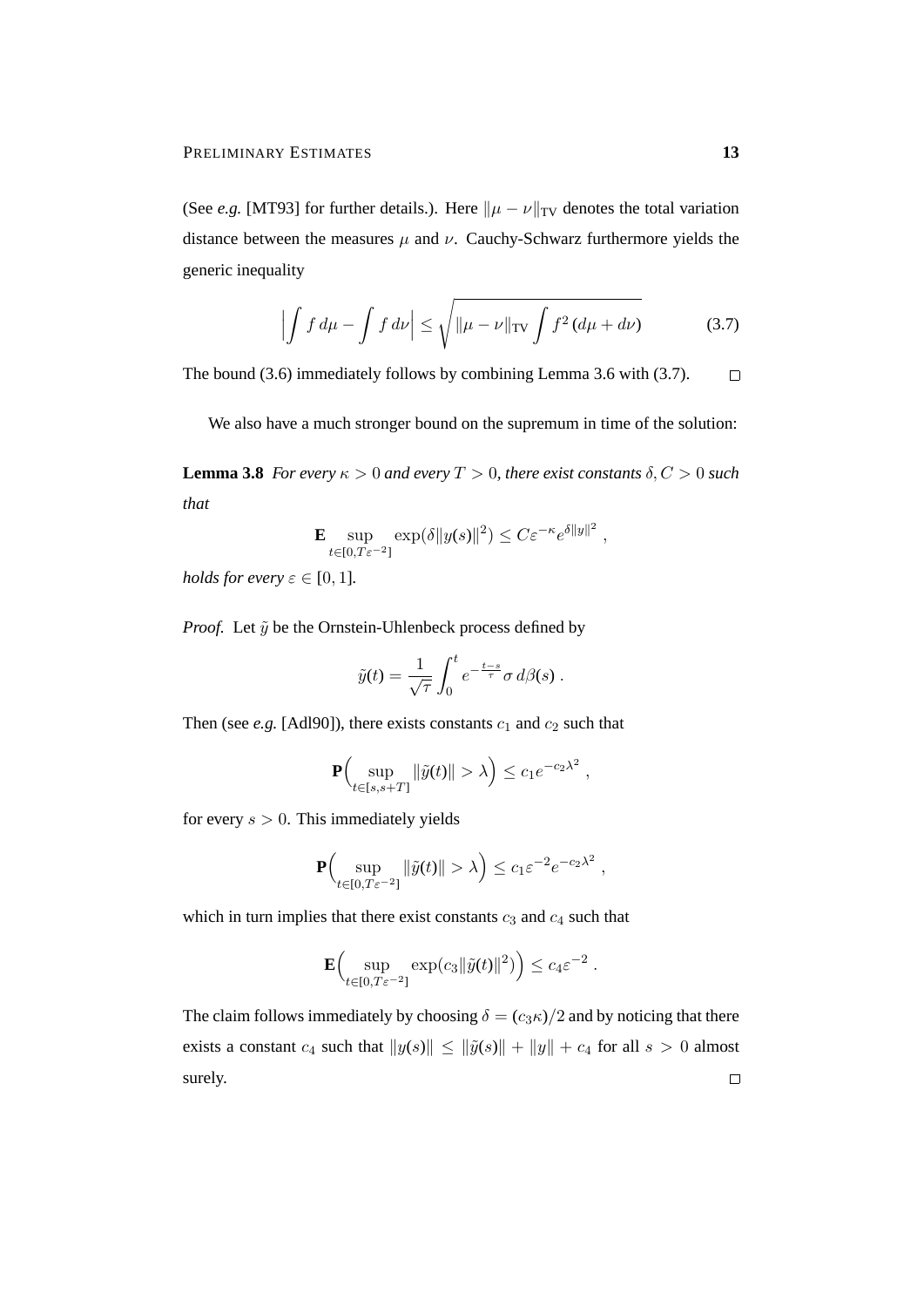## **4 Proof of Theorem 2.1**

*Proof.* By Theorem 3.3 we have  $\Phi(y, z) \in C^{\infty}(\mathbb{T}^n \times \mathbb{R}^n, \mathbb{R}^n)$ , so we can apply the Itô formula to the function  $\Phi(y_t^{\varepsilon}, x_t^{\varepsilon})$  to obtain:

$$
\Phi(y_t^{\varepsilon}, x_t^{\varepsilon}) - \Phi(y, x) = \frac{1}{\varepsilon^2} \int_0^t \mathcal{L}\Phi(y_s^{\varepsilon}, x_s^{\varepsilon}) ds + \frac{1}{\varepsilon} \frac{\sigma}{\sqrt{\tau}} \int_0^t \nabla_y \Phi(y_s^{\varepsilon}, x_s^{\varepsilon}) d\beta^{\varepsilon}(s)
$$

$$
= -\frac{1}{\varepsilon^2} \frac{1}{\sqrt{\tau}} \int_0^t y_s^{\varepsilon} ds + \frac{1}{\varepsilon} \frac{\sigma}{\sqrt{\tau}} \int_0^t \nabla_y \Phi(y_s^{\varepsilon}, x_s^{\varepsilon}) d\beta^{\varepsilon}(s) ,
$$

where we defined  $\beta^{\epsilon}(t) = \epsilon \beta(\epsilon^{-2}t)$  and we used (2.4) to get the second line. We also interpret  $\nabla_y \Phi$  as a linear map from  $\mathbb{R}^n$  into  $\mathbb{R}^n$ . Thus we have:

$$
\varepsilon x_t^{\varepsilon} = \varepsilon x + \frac{1}{\varepsilon} \frac{1}{\sqrt{\tau}} \int_0^t y_s^{\varepsilon} ds
$$
  
=  $\varepsilon x - \varepsilon (\Phi(y_t^{\varepsilon}, x_t^{\varepsilon}) - \Phi(y, x)) + \frac{\sigma}{\sqrt{\tau}} \int_0^t \nabla_y \Phi(y_s^{\varepsilon}, x_s^{\varepsilon}) d\beta^{\varepsilon}(s)$   
=:  $\varepsilon x + \varepsilon I_1^{\varepsilon}(t) + M^{\varepsilon}(t)$ . (4.1)

It follows from (3.5) and Lemma 3.8 that, for every  $p > 0$  there exists a constant  $C$  such that

$$
\mathbf{E} \sup_{t \in [0,T]} |I_1^{\varepsilon}(t)|^p \leq C \varepsilon^{-\frac{p}{2}}.
$$

It is therefore sufficient to show that (2.8) and (2.9) hold with  $\mu_{\varepsilon}$  replaced by the law of the martingale term  $M^{\varepsilon}$ . We first show that (2.8) holds. This is equivalent to showing that, for every  $\ell \in \mathcal{B}^*$  one can construct a random variable  $B_\ell$  such that

$$
\mathbf{E}|B_{\ell} - \ell(M^{\varepsilon})|^p \le C\varepsilon^{\alpha p} , \qquad (4.2)
$$

holds uniformly over  $||\ell|| \leq 1$ , and such the law of  $B_\ell$  is given by  $\ell^* \mu$ . We therefore fix  $\ell \in \mathcal{B}^*$  with  $\|\ell\| \leq 1$ , which we interpret as an  $\mathbb{R}^n$ -valued measure with total mass (*i.e.* the sum of the masses of each of its components) smaller than 1. We also use the notation  $\ell_t = \ell([t, T]).$ 

Integrating by parts, we can write

$$
\ell(M^{\varepsilon}) = \int_0^T \langle M^{\varepsilon}(t), \ell(dt) \rangle = \frac{\sigma}{\sqrt{\tau}} \int_0^T \langle \ell(t), \nabla_y \Phi(y_t^{\varepsilon}, x_t^{\varepsilon}) d\beta^{\varepsilon}(t) \rangle.
$$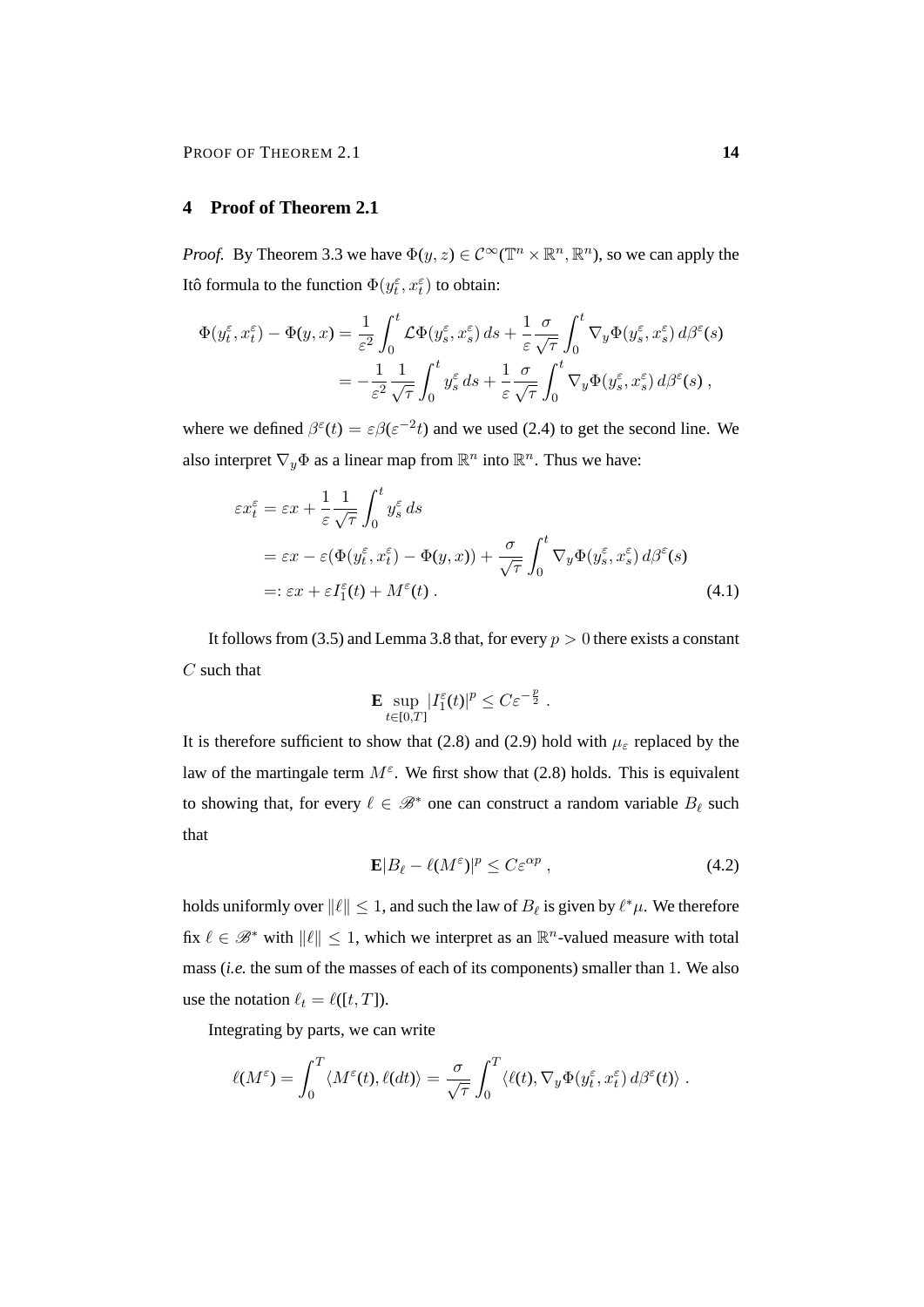PROOF OF THEOREM 2.1 **15** 

We now define on the interval [0, T] the R-valued martingale  $M_{\ell}^{\varepsilon}$  by

$$
M_{\ell}^{\varepsilon}(t) = \frac{\sigma}{\sqrt{\tau}} \int_0^t \langle \ell(s), \nabla_y \Phi(y_s^{\varepsilon}, x_s^{\varepsilon}) d\beta^{\varepsilon}(s) \rangle.
$$

According to the Dambis–Dubins–Schwartz theorem [RY99, Thm 1.6] there exists a Brownian motion B such that  $M_{\ell}^{\varepsilon}(t)$  can be written as

$$
M_{\ell}^{\varepsilon}(t) = B(\langle M_{\ell}^{\varepsilon}, M_{\ell}^{\varepsilon} \rangle_{t}) = B\Big(\frac{\sigma^{2}}{\tau} \int_{0}^{t} \Big\langle \ell(s), (\nabla_{y} \Phi \otimes \nabla_{y} \Phi)(y_{s}^{\varepsilon}, x_{s}^{\varepsilon}) \ell(s) \Big\rangle ds \Big) .
$$

On the other hand, the measure  $\ell^* \mu$  is a centered Gaussian measure with variance  $\int_0^T \langle \ell(s), \mathcal{K}^2 \ell(s) \rangle ds$ , so we can choose  $B_\ell$  to be given by

$$
B_{\ell} = B_{\ell}^T , \qquad B_{\ell}^t = B\Big(\int_0^t \langle \ell(s), \mathcal{K}^2 \ell(s) \rangle ds\Big) .
$$

We will actually show a stronger bound than (4.2), namely we will show that

$$
J_{\varepsilon}^p := \mathbf{E} \sup_{t \in [0,T]} |B_{\ell}^t - M_{\ell}^{\varepsilon}(t)|^p \le C \varepsilon^{\alpha p} . \tag{4.3}
$$

We use the Hölder continuity of the Brownian motion  $B$ , together with the Cauchy– Schwarz inequality to derive the estimate

$$
J_{\varepsilon}^{p} \leq \mathbf{E} \Big( \text{H\"ol}_{\alpha}^{p}(B) \sup_{0 \leq t \leq T} \Big| \int_{0}^{t} \Big\langle \ell(s), \Big( \frac{\sigma^{2}}{\tau} (\nabla_{y} \Phi \otimes \nabla_{y} \Phi)(y_{s}^{\varepsilon}, x_{s}^{\varepsilon}) - \mathcal{K}^{2} \Big) \ell(s) \Big\rangle \, ds \Big|^{\alpha p} \Big) \leq (\mathbf{E} \, \text{H\"ol}_{\alpha}^{2p}(B))^{\frac{1}{2}} \Big( \mathbf{E} \sup_{0 \leq t \leq T} \Big| \int_{0}^{t} \langle \ell(s), H(y_{s}^{\varepsilon}, x_{s}^{\varepsilon}) \ell(s) \rangle \, ds \Big|^{2\alpha p} \Big)^{\frac{1}{2}} \leq C \Big( \mathbf{E} \sup_{0 \leq t \leq T} \Big| \int_{0}^{t} \langle \ell(s), H(y_{s}^{\varepsilon}, x_{s}^{\varepsilon}) \ell(s) \rangle \, ds \Big|^{2\alpha p} \Big)^{\frac{1}{2}},
$$
\n(4.4)

where we introduced the  $n \times n$ -matrix valued function

$$
H(x,y) = \frac{\sigma^2}{\tau} (\nabla_y \Phi \otimes \nabla_y \Phi)(y,x) - \mathcal{K}^2.
$$

In deriving the above estimate, we have used the fact that for  $\alpha < \frac{1}{2}$ , the  $\alpha$ -Hölder constant of a Brownian motion is uniformly bounded on every bounded interval [RY99, Thm 2.1].

Note now that since  $\ell(t)$  is of bounded variation,  $\ell(t) \otimes \ell(t)$  is also of bounded variation, so there exists a  $n \times n$ -matrix valued measure  $\tilde{\ell}$  on [0, T] such that  $\ell(t) \otimes$  $\ell(t) = \tilde{\ell}([t, T])$ . Therefore, we can integrate by parts in (4.4) to obtain

$$
J_{\varepsilon}^p \le C \Big( \mathbf{E} \sup_{0 \le t \le T} \Big| \text{Tr} \int_0^t \int_0^s H(y_r^{\varepsilon}, x_r^{\varepsilon}) \, dr \, \tilde{\ell}(ds) \Big|^{2\alpha p} \Big)^{\frac{1}{2}}
$$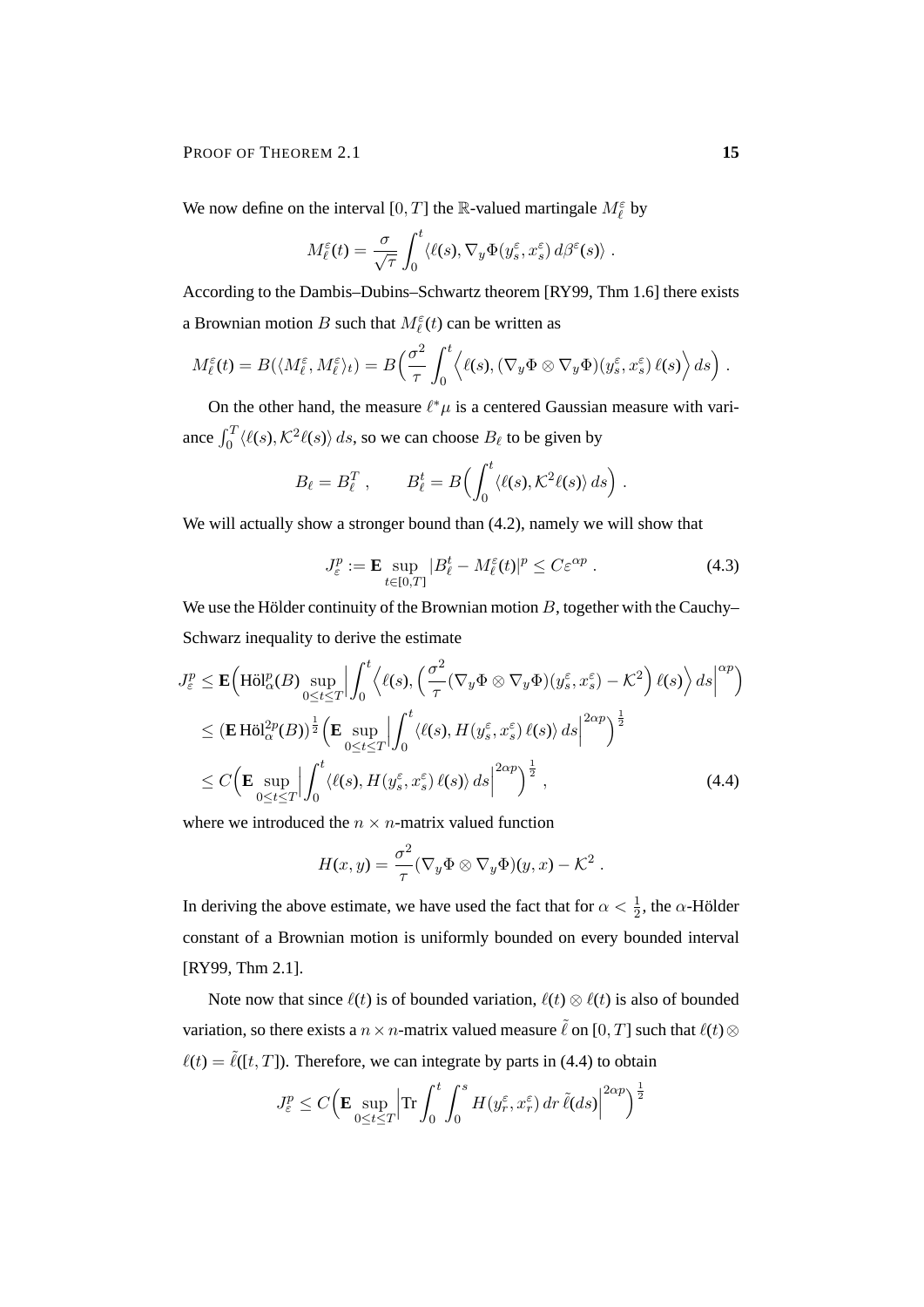PROOF OF THEOREM 2.1 **16** 

$$
\leq C \Bigl( \mathbf{E} \sup_{0 \leq t \leq T} \Bigl\| \int_0^t H(y_s^{\varepsilon}, x_s^{\varepsilon}) ds \Bigr\|^{2\alpha p} \Bigr)^{\frac{1}{2}}
$$

Consider now the Poisson equation

$$
-\mathcal{L}F = H. \tag{4.5}
$$

By the definition of  $\mathcal{K}^2$ , we have  $\int H(x, y) \mu(dx, dy) = 0$  (for each component), and we furthermore have  $\exp(-\delta ||y||^2)H \in S$  for every  $\delta > 0$ . Therefore, using the same reasoning as in the proof of Theorem 3.3, equation (4.5) has a unique smooth solution satisfying

$$
F(x,y) = e^{\frac{\delta}{2}||y||^2} \tilde{\mathcal{F}}(x,y) , \qquad \tilde{\mathcal{F}} \in \mathcal{S} \tag{4.6}
$$

for every  $\delta > 0$ . We can apply Itô formula to deduce as before that

$$
\int_0^t H(y_s^{\varepsilon}, x_s^{\varepsilon}) ds = -\varepsilon^2 (F(y_t^{\varepsilon}, x_t^{\varepsilon}) - F(y, x)) + \frac{\varepsilon}{\sqrt{\tau}} \int_0^t \nabla_y F(y_s^{\varepsilon}, x_s^{\varepsilon}) \sigma d\beta(s).
$$

Therefore:

$$
|J_{\varepsilon}^p|^2 \leq \varepsilon^{4\alpha p} \mathbf{E} \sup_{t \in [0,T]} \|F(y_t^{\varepsilon}, x_t^{\varepsilon})\|^{2\alpha p} + C\varepsilon^{2\alpha p} \mathbf{E} \sup_{t \in [0,T]} \left\| \int_0^t \nabla_y F(y_s^{\varepsilon}, x_s^{\varepsilon}) d\beta(s) \right\|^{2\alpha p}.
$$

Combining Lemma 3.8 with (4.6), the first term can be bounded by

$$
\varepsilon^{4\alpha p} \mathbf{E} \sup_{t \in [0,T]} \| F(y_t^{\varepsilon}, x_t^{\varepsilon}) \|^{2\alpha p} \le C \varepsilon^{-2\alpha p} .
$$

In order to control the second term, we use the Burkholder–Davis–Gundy inequality followed by Hölder's inequality, assuming that  $p > \frac{1}{\alpha}$ .

$$
\mathbf{E} \sup_{t \in [0,T]} \Big\| \int_0^t \nabla_y F(y_s^\varepsilon, x_s^\varepsilon) \, d\beta(s) \Big\|^{2\alpha p} \leq C \mathbf{E} \Big( \int_0^T \|\nabla_y F(y_s^\varepsilon, x_s^\varepsilon)\|^2 \, ds \Big)^{\alpha p} \leq C T^{\alpha p - 1} \sup_{t \in [0,T]} \mathbf{E} \|\nabla_y F(y_t^\varepsilon, x_t^\varepsilon)\|^{2\alpha p}.
$$

This is bounded independently of  $\varepsilon$  by (4.6) and Lemma 3.6, and so  $J_{\varepsilon}^p \leq C \varepsilon^{\alpha p}$ , for  $p > \frac{1}{\alpha}$ . When  $p < \frac{1}{\alpha}$ , one can bound  $J_{\varepsilon}^p$  using the higher order moments. This completes the proof of bound (4.2) and thus of the first part of Theorem 2.1.

The proof of the second part of Theorem 2.1 is obtained in a straightforward way as a particular case of (4.3) if one makes the choice  $\ell = k\delta_T$ .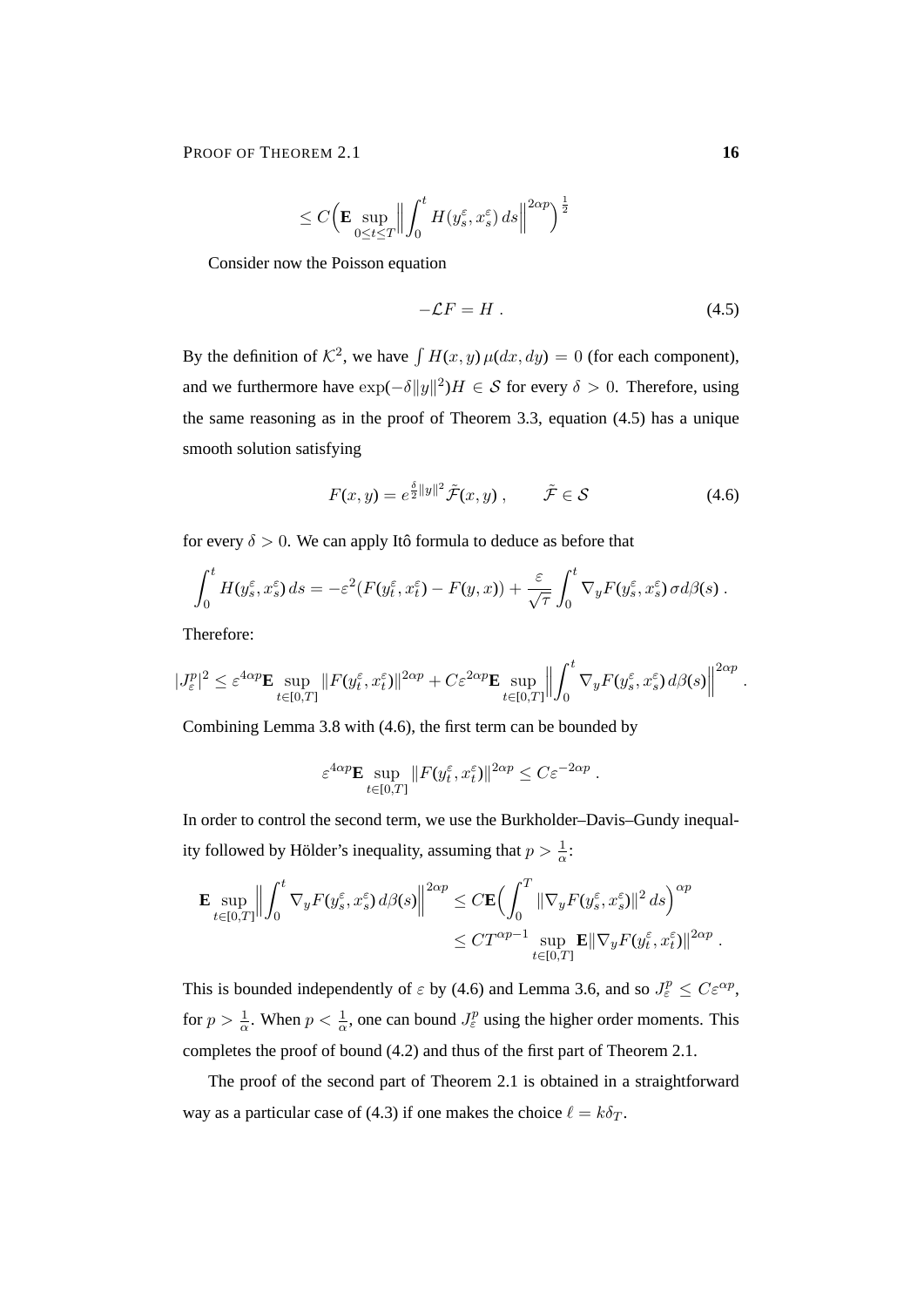We now turn to the proof of the third part of Theorem 2.1. For this, we start with some background material from [GTW95, TV99]. Let  $P_p^M(\mathbb{R}^n)$  denote the set of all probability measures on  $\mathbb{R}^n$  with finite pth moment  $m_p(\mu)$  for some  $p > 2$  to be fixed later, and such that

$$
m_p(\mu)\leq M.
$$

Let  $\rho(\mu_1, \mu_2)$  denote the Prokhorov metric; we introduce the metrics

$$
d_1(\mu_1, \mu_2) = \sup_{\ell \in \mathbb{R}^n} \frac{|\chi_{\mu_1}(\ell) - \chi_{\mu_1}(\ell)|}{|\ell|}
$$

and

$$
\|\mu_1 - \mu_2\|_m^* = \sup \{ \left| \int \phi(z) d(\mu_1(z) - \mu_2(z)) \right|, \phi \in C^{\infty}, \|\phi\|_m \le 1 \},
$$

where  $\|\cdot\|_m$  denotes the natural norm on  $\mathcal{C}^m(\mathbb{R}^n)$ . Now, a trivial modification of [TV99, Thm. 2] gives

$$
\|\mu_1 - \mu_2\|_{n+2}^* \le C(M) d_1(\mu_1, \mu_2)^{\frac{2}{n+3}},
$$

where  $n$  is the dimension of the underlying space. Further, [GTW95, Cor. 5.5] and [TV99, Thm 2] imply that

$$
\rho(\mu_1, \mu_2) \le c_m \left( \|\mu_1 - \mu_2\|_m^* \right)^{\frac{1}{m+1}}
$$

for every  $m > 0$  and

$$
\|\mu_1-\mu_2\|_{2,W}^2\leq C(M)\,\rho(\mu_1,\mu_2)^{\frac{p-2}{p}}.
$$

Let  $\mu_t^{\varepsilon}$  and  $\mu_t$  denote the laws of  $\varepsilon x_t^{\varepsilon}$  and the limiting Brownian motion at time t respectively, *i.e.* the images of  $\mu_{\varepsilon}$  and  $\mu$  under the map  $x \mapsto x(t)$ . With these notations, the considerations above yield

**Lemma 4.1** *Let the assumptions of Theorem 2.1 hold. Then, for every*  $\alpha \in (0, \frac{1}{2})$  $(\frac{1}{2})$ *and every*  $t \in [0, T]$ *, we have:* 

$$
\|\mu_t^{\varepsilon} - \mu_t\|_{1,W} \leq C \varepsilon^{\frac{\alpha}{2(n+3)^2}}.
$$

*Here, the constant C depends only on*  $\mathbf{E} \exp \frac{1}{2} ||\sigma^{-1}y||^2$ .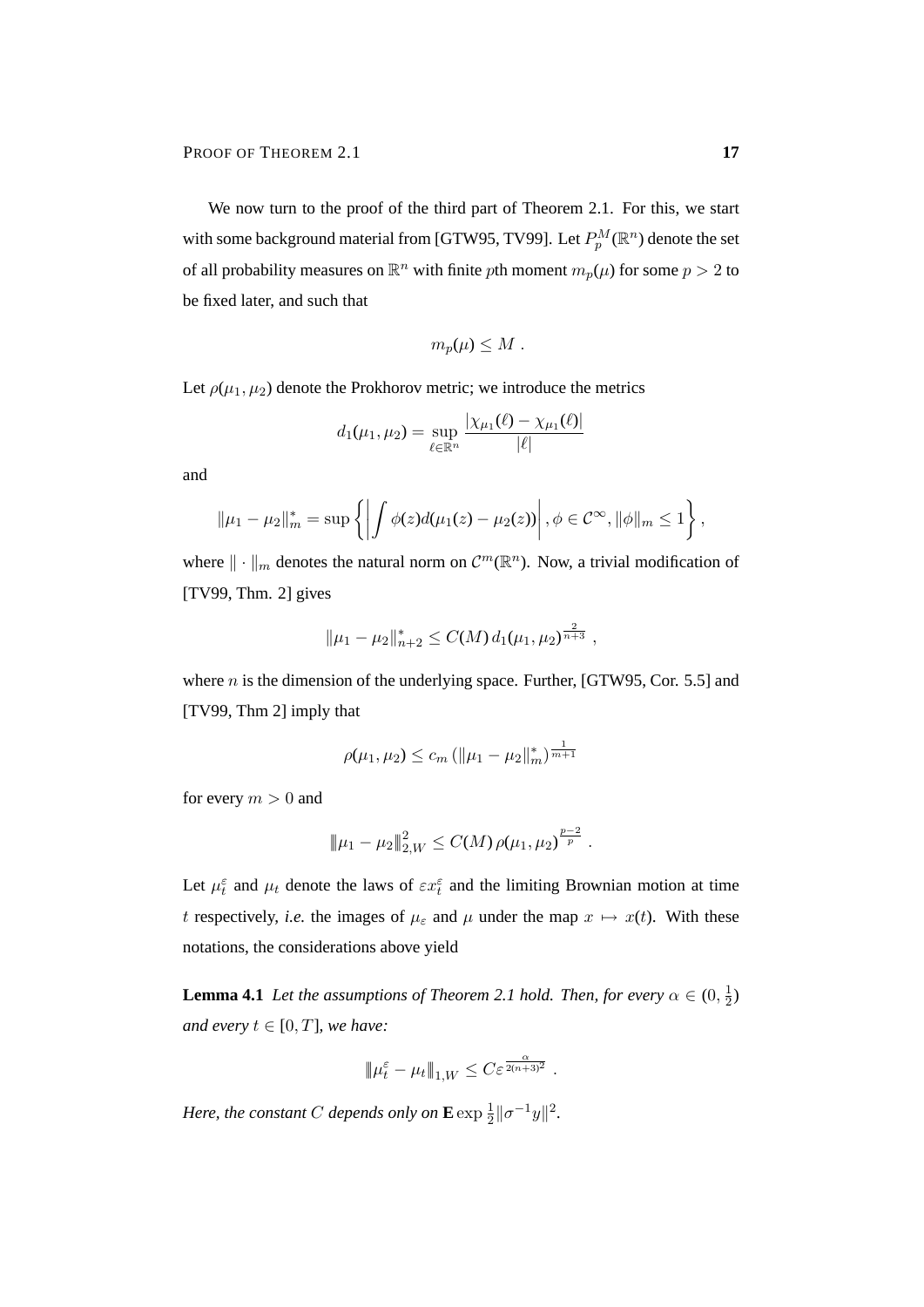PROOF OF THEOREM 2.1 **18** 

*Proof.* From Theorem 2.1 and (2.7) we have  $d_1(\mu_1, \mu_2) \leq ||\mu_t^{\varepsilon} - \mu_t||_1 \leq C\varepsilon^{\alpha}$ . Further, our bounds on the moments of the particle velocity imply that  $M$  is bounded independenly of  $\varepsilon$  for every  $p > 0$ . The parameter  $\delta$  given by  $1 - \delta = \frac{p-2}{n}$  $\frac{-2}{p}$ , can thus be chosen arbitrarily small. Thus, for  $\varepsilon$  sufficiently small and  $\delta > 0$ , arbitrarily small we have:

$$
\|\mu^{\varepsilon} - \mu\|_{2,W}^2 \le C\rho(\mu^{\varepsilon,\mu})^{1-\delta} \le C \left(\|\mu^{\varepsilon} - \mu\|_{n+2}\right)^{\frac{1-\delta}{n+3}}
$$
  

$$
\le C d_1(\mu^{\varepsilon} - \mu)^{\frac{1-\delta}{(n+3)^2}} \le C\varepsilon^{\frac{\alpha(1-\delta)}{(n+3)^2}},
$$

from which the estimate follows upon applying Cauchy–Schwarz inequality. The claim about the constant  $C$  is obtained by inspecting the bounds from Section 3.

Fix now an integer  $N > 0$ , define  $t_j = jT/N$ , and define the map  $\Pi_N : \mathscr{B} \to$  $(\mathbb{R}^n)^N$  by  $(\Pi_N x)_j = x(t_j)$ . We first show that, for every  $\gamma < \frac{1}{4(n+3)^2}$ , there exists a constant  $C$  such that

$$
\|\Pi_N^*\mu_{\varepsilon} - \Pi_N^*\mu\|_{1,W} \le C\varepsilon^\gamma N^2 \,,\tag{4.7}
$$

for every  $N > 0$ . Lemma 4.1 indeed implies that if  $\mathcal{P}_t^{\varepsilon}$  denotes the transition probabilities for the process ( $\epsilon x_t^{\epsilon}$ ,  $y_t^{\epsilon}$ ),  $\pi_2$  denotes the projection on the first component, and  $P_t$  denotes the transition probabilities for a Brownian motion with covariance K, one has for every  $t \in [0, T]$ 

$$
\|\pi_2^* \mathcal{P}_t^{\varepsilon}(x, y; \cdot) - \mathcal{P}_t(x, \cdot)\|_{1, W} \le C(y) \varepsilon^{\gamma} ,
$$

where  $C(y)$  is such that  $\mathbf{E}C(y_t^{\varepsilon})$  is bounded uniformily for  $t \in [0, T]$ . This implies that one can construct a Brownian motion  $B_t$  with covariance K such that

$$
\mathbf{E}\|\varepsilon x_{t_j}^\varepsilon-B_{t_j}\|\leq C\varepsilon^\gamma+\mathbf{E}\|\varepsilon x_{t_{j-1}}^\varepsilon-B_{t_{j-1}}\|\;.
$$

In particular, one has

$$
\mathbf{E} \sup_j \|\varepsilon x_{t_j}^{\varepsilon} - B_{t_j}\| \leq \sum_{j=0}^N \mathbf{E} \|\varepsilon x_{t_j}^{\varepsilon} - B_{t_j}\| \leq C \varepsilon^{\gamma} N^2,
$$

 $\Box$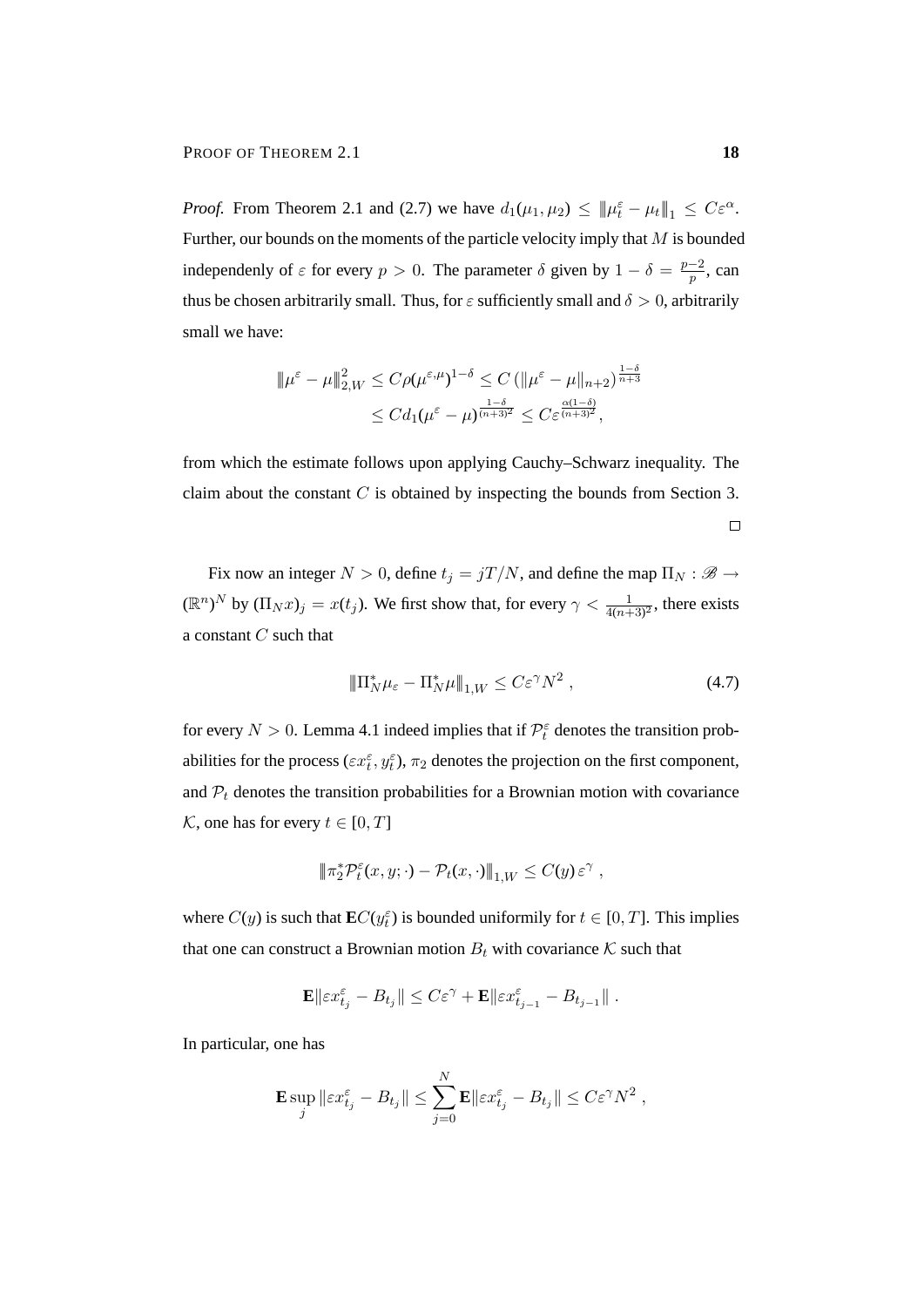which implies  $(4.7)$  by definition.

Furthermore, the generalized Kolmogorov criteria [RY99, Thm 2.1] immediately implies that the  $\alpha$ -Hölder constants of  $\varepsilon x_t^{\varepsilon}$  and of the limiting Brownian motion  $B_t$  are bounded independently of  $\varepsilon$  for every  $\alpha < 1/2$ . Therefore,

$$
\|\mu_{\varepsilon}-\mu\|_{1,W}\leq C\varepsilon^{\gamma}N^2+\frac{C}{N^{\alpha}}.
$$

Optimizing for N concludes the proof of Theorem 2.1.

 $\Box$ 

## **5 Conclusions**

The problem of homogenization for periodic hypoelliptic diffusions was studied in this paper. It was proved that the rescaled particle position converges to a Brownian motion with a covariance matrix which can be computed in terms of the solution of the Poisson equation (2.4). Further, upper bounds on the convergence rate in several norms were obtained. Our analysis is purely probabilistic and this enables us to obtain more detailed information than what one could obtain from studying the problem at the level of the Kolmogorov equation. The convergence rate in the 1-Wasserstein metric, estimate (2.10), is almost certainly not sharp, it is however optimal in the sense that the p-Wasserstein metric is the strongest "natural" metric in which convergence is expected to hold, see Remark 2.8.

A very interesting question is whether a homogenization theorem of the form of Theorem 2.1 holds for random drifts  $v(x, t)$  and, if yes, under what conditions on  $v(x, t)$ . We plan to come back to this issue in a future publication.

#### **References**

- [Adl90] R. J. ADLER. *An Introduction to Continuity, Extrema, and Related Topics for General Gaussian Processes*, vol. 12 of *Institute of Mathematical Statistics Lecture Notes—Monograph Series*. Institute of Mathematical Statistics, Hayward, CA, 1990.
- [Bat85] R. BATTACHARYA. A central limit theorem for diffusions with periodic coefficients. *The Annals of Probability* **13**, (1985), 385–396.
- [BBJR95] C. J. K. BATTY, O. BRATTELI, P. E. T. JØRGENSEN, and D. W. ROBINSON. Asymptotics of periodic subelliptic operators. *J. Geom. Anal.* **5**, no. 4, (1995), 427–443.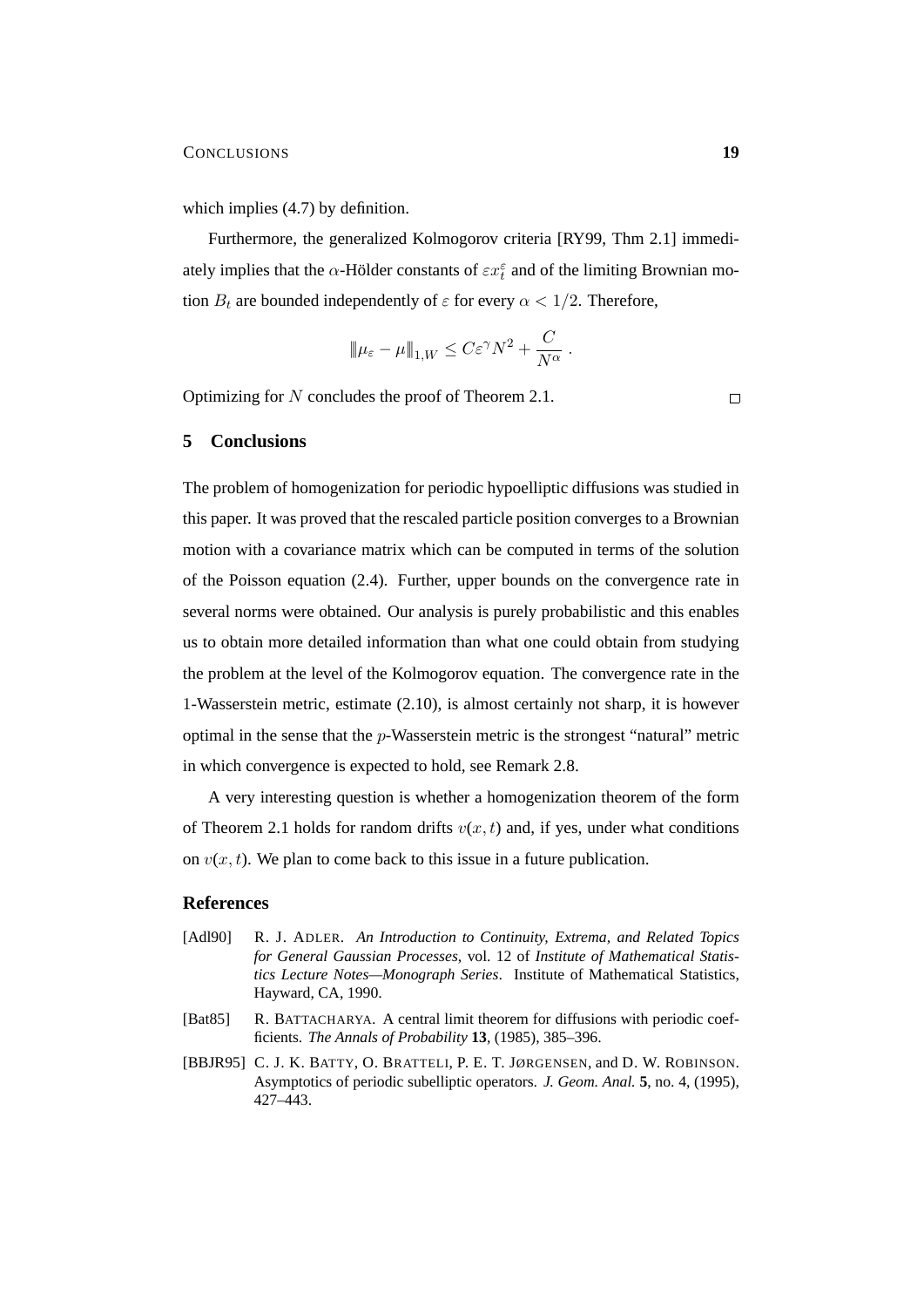- [BLP78] A. BENSOUSSAN, J. LIONS, and G. PAPANICOLAOU. *Asymptotic analysis of periodic structures*. North-Holland, Amsterdam, 1978.
- [CX97] R. CARMONA and L. XU. Homogenization theory for time-dependent twodimensional incompressible gaussian flows. *The Annals of Applied Probability* **7**, no. 1, (1997), 265–279.
- [EH00] J.-P. ECKMANN and M. HAIRER. Non-equilibrium statistical mechanics of strongly anharmonic chains of oscillators. *Comm. Math. Phys.* **212**, no. 1, (2000), 105–164.
- [EPR99] J.-P. ECKMANN, C.-A. PILLET, and L. REY-BELLET. Non-equilibrium statistical mechanics of anharmonic chains coupled to two heat baths at different temperatures. *Comm. Math. Phys.* **201**, no. 3, (1999), 657–697.
- [Fre01] M. I. FREIDLIN. On stable oscillations and equilibriums induced by small noise. *J. Statist. Phys.* **103**, no. 1-2, (2001), 283–300.
- [FW98] M. FREIDLIN and M. WEBER. Random perturbations of nonlinear oscillators. *Ann. Probab.* **26**, no. 3, (1998), 925–967.
- [FW99] M. FREIDLIN and M. WEBER. A remark on random perturbations of the nonlinear pendulum. *Ann. Appl. Probab.* **9**, no. 3, (1999), 611–628.
- [FW01] M. FREIDLIN and M. WEBER. On random perturbations of Hamiltonian systems with many degrees of freedom. *Stochastic Process. Appl.* **94**, no. 2, (2001), 199–239.
- [GTW95] G. GABETTA, G. TOSCANI, and B. WENNBERG. Metrics for probability distributions and the trend to equilibrium for solutions of the Boltzmann equation. *J. Statist. Phys.* **81**, no. 5-6, (1995), 901–934.
- [KO01] T. KOMOROWSKI and S. OLLA. On homogenization of time-dependent random flows. *Probab. Theory Related Fields* **121**, no. 1, (2001), 98–116.
- [KV86] C. KIPNIS and S. R. S. VARADHAN. Central limit theorem for additive functionals of reversible Markov processes and applications to simple exclusions. *Comm. Math. Phys.* **104**, no. 1, (1986), 1–19.
- [LOY98] C. LANDIM, S. OLLA, and H. T. YAU. Convection-diffusion equation with space-time ergodic random flow. *Probab. Theory Related Fields* **112**, no. 2, (1998), 203–220.
- [MT93] S. P. MEYN and R. L. TWEEDIE. *Markov chains and stochastic stability*. Communications and Control Engineering Series. Springer-Verlag London Ltd., London, 1993.
- [Nel67] E. NELSON. *Dynamical theories of Brownian motion*. Princeton University Press, Princeton, N.J., 1967.
- [Nor94] J. R. NORRIS. Heat kernel bounds and homogenization of elliptic operators. *Bull. London Math. Soc.* **26**, no. 1, (1994), 75–87.
- [Nor97] J. R. NORRIS. Long-time behaviour of heat flow: global estimates and exact asymptotics. *Arch. Rational Mech. Anal.* **140**, no. 2, (1997), 161–195.
- [Par99] E. PARDOUX. Homogenization of linear and semilinear second order parabolic pdes with periodic coefficients: A probabilistic approach. *Journal of Functional Analysis* **167**, (1999), 498–520.